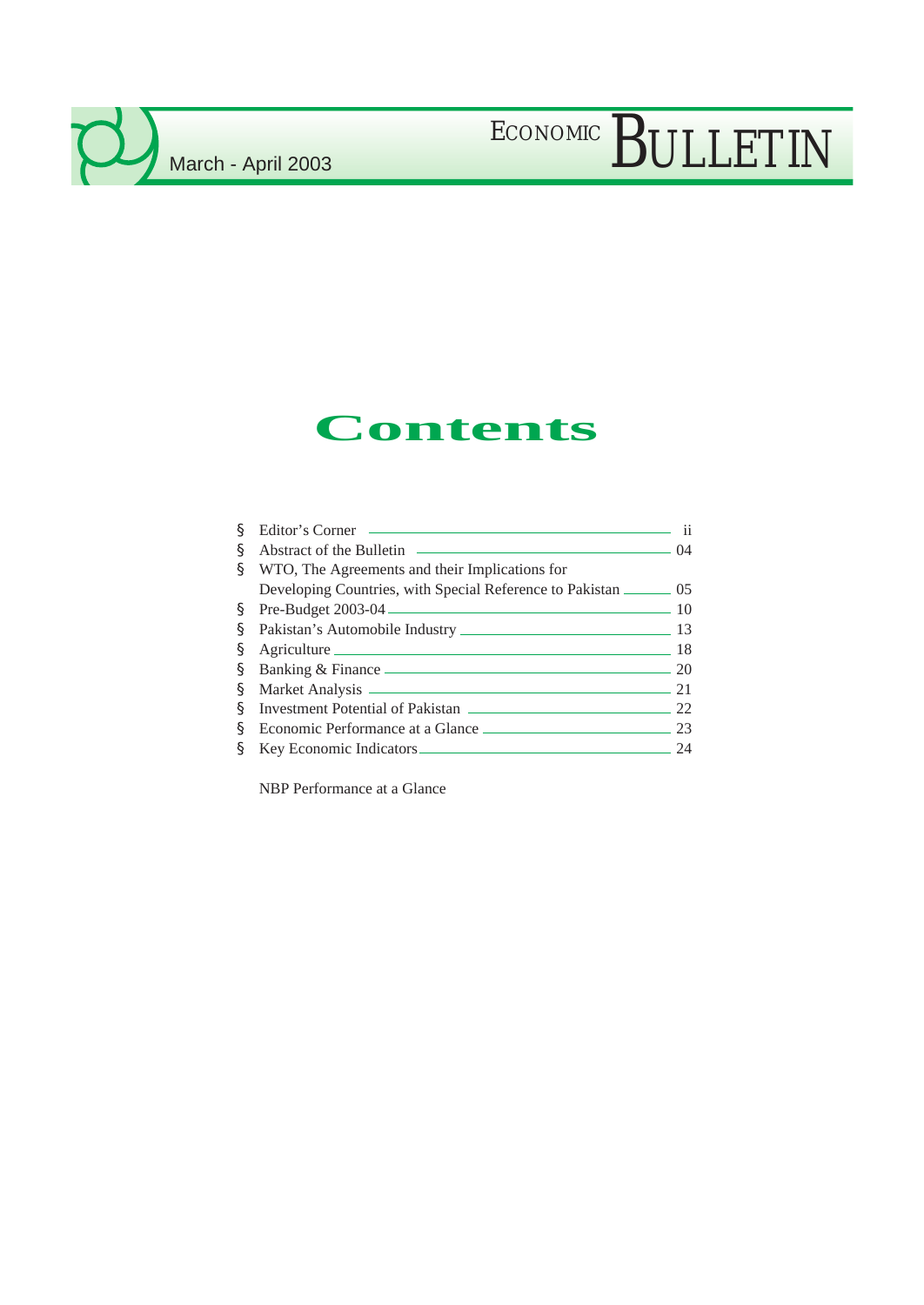### **Editor's Corner**

Dear readers

Since July 2001, the State Bank of Pakistan is pursuing an easy monetary policy. Interest rate structure has been rationalised; Discount rate reduction has been accompanied with commercial banks reducing their lending rate. Export refinance rate, which is linked with the yield on 6-month treasury bills has fallen. Simultaneously, the Government has reduced the returns on the National Saving Schemes, and the profit rates on Defence Saving Certificates have been linked to the respective maturity yields on Pakistan Investment Bonds.

The higher profit rates offered on National Saving Schemes (NSS), had attracted in its fold, a number of investors both from the government and the private sector. While they had secured a relatively safe future for themselves and their families, these high profit rates had raised the debt servicing burden of domestic debt to unsustainable levels and had begun to have distortionary implications for monetary policy in the last 2-3 years as inflationary pressures eased.

In the early 1980s, the government had started paying high nominal interest rates on NSS, while inflation was still relatively low. During this period, its impact on government interest payments was, however, dampened because borrowing through NSS was small and the bulk of this borrowing was in the form of zero coupon five or ten year certificates, the interest on which was recorded when the certificates were encashed. It was in the late 1980s and early 1990s, when interest payments on domestic debt increased manifold and the average nominal interest rates also rose. Inflation accelerated between 1990-96, and wiped out the effect of higher nominal interest rates, so that average real interest on government domestic debt fell.

In more recent years, as inflation dropped and nominal interest rates stayed high, cost of domestic borrowings jumped. Even though the returns paid on NSS have been reduced in the last three years, the average interest paid on these schemes will remain high for some years because of the time lags in the redemption of outstanding stock of such certificates.

From the government's perspective, interest rate reduction on NSS would help in lowering of interest payment on domestic borrowing and consequently reduce the growing debt burden. Unfunded debt largely comprising of instruments offered by Central Directorate of National Savings, has grown and now constitute 21% of GDP. This is largely on account of higher profit rate relative to other government debt instruments, despite the absence of risk factors.

Reduced profits on NSS could adversely affect household savings and further weaken the poor savings performance of the country. The small investor, who has been left in the lurch, may continue to persist with these schemes and get used to lower returns, given the absence of alternate secured investment avenues. With the capital market not yet fully developed, lack of knowledge on the part of investor to productively utilize their resources in the limited choices available only makes things more difficult for the small investor.

In Pakistan, problems are compounded because no mechanisms are available for protecting individuals from inadvertent reduction in their incomes. In many countries, programmes exist which allow for cash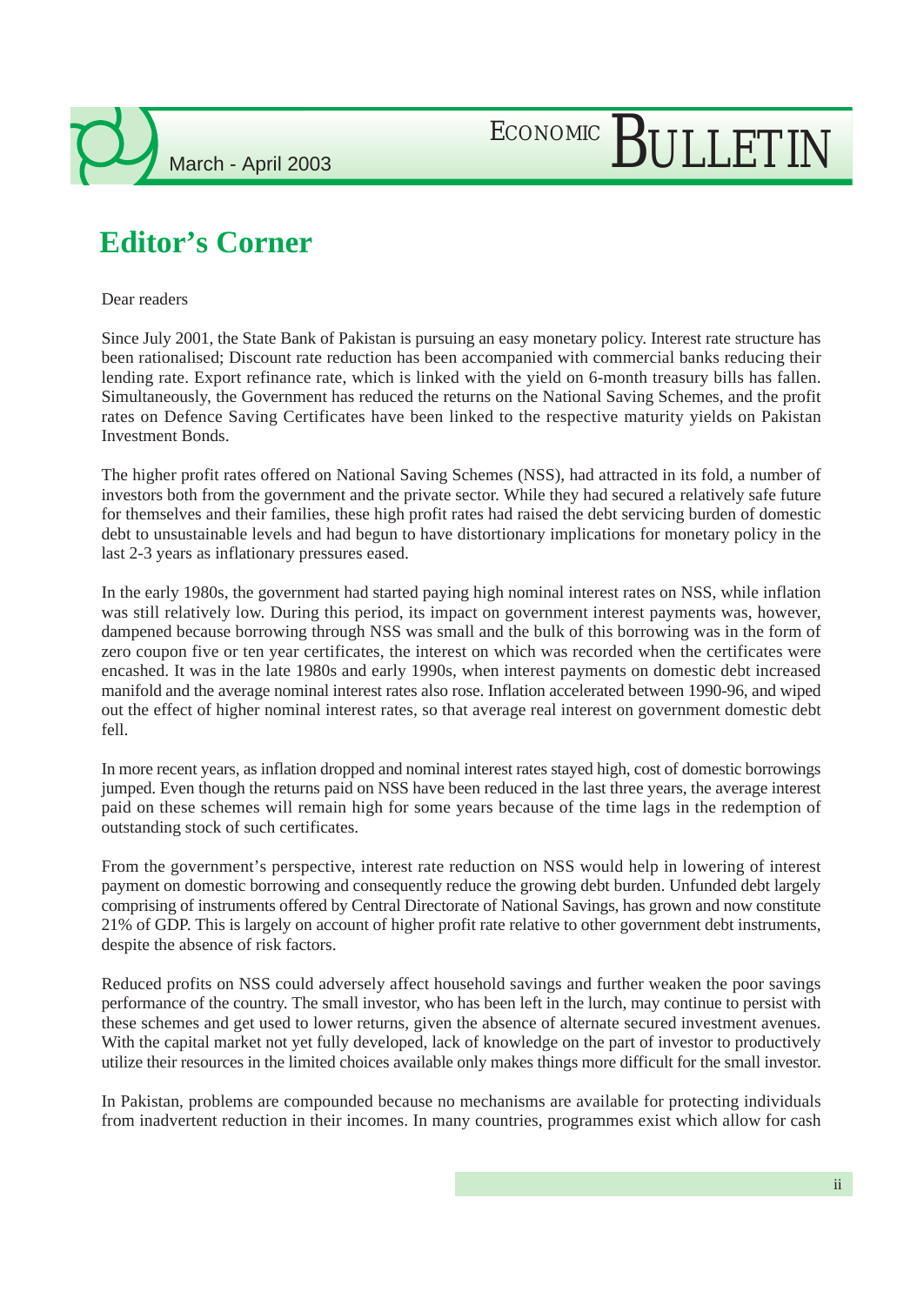# ECONOMIC BULLETIN

and in-kind transfers, as well as non-transfer programmes. These include child allowances, food subsidies, vouchers for various types of basic services, public employment and credit based livelihood programmes. These programmes help people cope with economic and social problems.

Pakistan too has some social protection programmes, for instance, the formal systems of pension in the public sector, social security, zakat and the food support programme. These schemes however, suffer from improper targeting, limited coverage, poor administration, and meagre allocations, which hardly provide any meaningful assistance.

The forthcoming Budget needs to focus on the well being of individuals. Need for choosing the appropriate social protection programmes that best contribute to protecting the welfare of the poor must be introduced and strengthened, so as to reach the target group. For instance, the government may like to review the pension system and give a gradual increase in real terms. One mechanism could be the introduction of a flat social pension for the oldest cohort of the elderly (e.g., those aged 75 years or more), who are not eligible for regular pensions.

Perhaps some kind of differential tax treatment may be meted out to those who use the saving schemes. If the tax authorities can bring within its ambit large numbers who evade taxes, then some relief could be provided to those who are investing in NSS.

If the government takes new initiatives and devises programmes which provide assistance to a large segment of society, it could in some small way mitigate the sufferings caused to small savers by a reduction in returns on NSS.

Ayesha Mahnund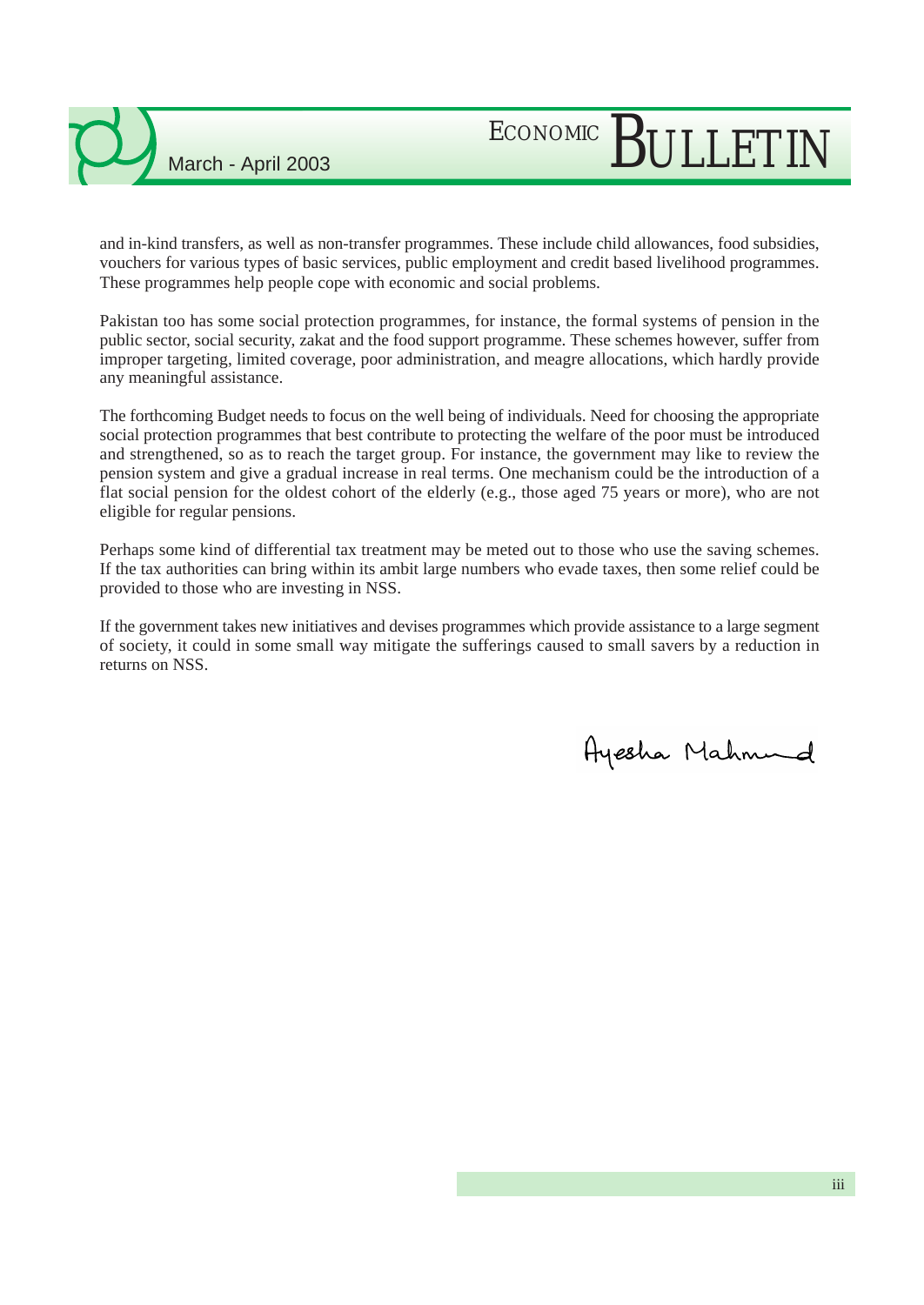ECONOMIC BULLETIN

#### **Abstract of the Bulletin**

#### **WTO, The Agreements and their Implications for Developing Countries, with Special Reference to Pakistan**

- § The World Trade Organisation set up in January 1995, deals with rules of trade between member countries.
- § The Agreements cover a wide range of activities dealing with agriculture, textiles and clothing, intellectual property and much more.
- § The Agreements have wide ranging implications for member countries.
- § With the removal of quotas under the new WTO rules, Pakistan textiles will face tough competition. Large investments are needed to upgrade the industry and move away from traditional products to value added products.
- § Anti dumping laws will be enforced, subsidies will be phased out, non-tariff barriers are to be reduced.

#### **Pre-Budget 2003-04**

- § The forthcoming Federal Budget 2003-04 is expected to reinforce the economic reform process initiated a few years back.
- § Poverty reduction, agricultural sector especially improvement of irrigation facilities, building of storage capacity is expected to receive government priority.
- § To meet WTO challenges, textiles need investment for BMR.
- § Fiscal reforms must continue, infrastructural facilities need to be upgraded and levels of investment have to be raised.

#### **Pakistan's Automobile Industry**

- § The automobile industry in Pakistan operates under franchise and technical cooperation agreement with leading international manufacturers.
- § It annually contributes around Rs.70 billion to GDP and Rs.20 billion to the national exchequer, while foreign exchange savings amount to around \$500 million per annum.
- § The industry is currently engaged in manufacturing/ assembly of cars and jeeps, buses and trucks, vans

and pick ups, auto rickshaws and motor cycles and tractors and bicycles.

- § Under the ongoing deletion programme, the local content in automotive vehicles at present ranges between 45-85%. The deletion programme has led to the development of a vibrant hi-tech vendor base engaged in manufacturing and supply of auto parts.
- § Currently the car industry is experiencing a boom. There has been a dramatic rise in demand and sales of locally assembled cars of popular brands like Suzuki, Honda, Toyota, Kia and Diahatsu.

#### **Agriculture**

- § Water supply situation has somewhat improved compared to earlier years, when drought affected agricultural growth.
- § During the current Rabi season, a good harvest of wheat is expected, which has brightened the prospects of enhanced exports this year.
- § For 2002-03 crop, rice production is expected at 4.228 million tonnes, exceeding both the target area and last year's production.
- § A higher production target of 10.55 million bales of cotton has been fixed for 2003-04.
- § Sugarcane crop is placed at 53 million tonnes for 2002-03 crop. The higher output is attributable to increased sown area as well as rise in per hectare yield.

#### **Banking and Finance**

- § During the week ended April 26, 2003, scheduled banks deposits, advances, investment in securities and approved foreign exchange increased over the corresponding level of last year.
- § Low rate of domestic savings in Pakistan has been one of the principal factors for rising public debt.

#### **Market Analysis**

§ The market recovered from its bearish spell in March and April, recording strong gains to reach a new record high of 2967 before short-term weakness saw it make a correction toward the end of the month. Despite the correction, the overall environment is favorable for the equity markets and the trend appears positive for the long term.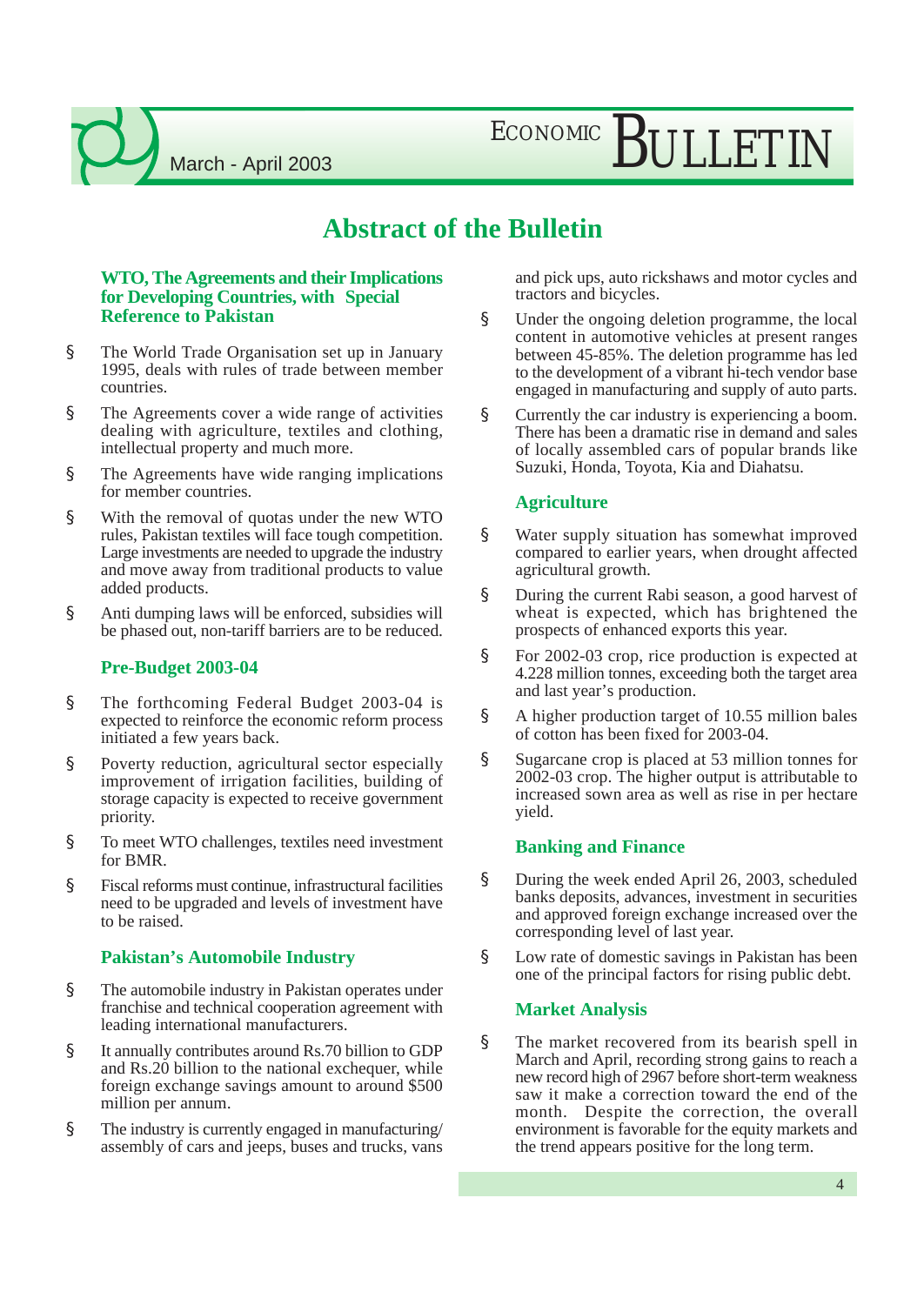#### **WTO, The Agreements and their Implications for Developing Countries, with Special Reference to Pakistan**

The World Trade Organisation (WTO) set up on January 1, 1995 is an international body dealing with the global rules of trade between member countries. It seeks to ensure that trade flows smoothly and freely, primarily by ensuring that individuals, companies and governments know what the trade rules are around the world, settling trade disputes, administering trade trade agreements, assisting developing countries in Tariffs trade policy issues. In other words, the body provides a framework of rules and systems within which member countries conduct trade and other commercial relations among themselves.

> The WTO has more than 130 members, accounting for over 90% of world trade. Decisions are made by the entire membership.

#### *The Agreements*

The WTO Agreements cover a wide range of activities, dealing with agriculture, textiles and clothing, banking, telecommunications, industrial standards, intellectual property and much more. These principles include individual countries commitments to lower customs tariffs, and other trade barriers, open services markets, set procedures for settling disputes, prescribe special treatment for developing countries. Member countries are obliged to notify the WTO on countries' trade policies, any changes in laws etc.

| In a nutshell                             |                                           |                                                                      |                                 |                              |  |  |  |  |
|-------------------------------------------|-------------------------------------------|----------------------------------------------------------------------|---------------------------------|------------------------------|--|--|--|--|
| The basic structure of the WTO Agreements |                                           |                                                                      |                                 |                              |  |  |  |  |
|                                           | Goods                                     | <b>Services</b>                                                      | <b>Intellectual</b><br>property | <b>Disputes</b>              |  |  |  |  |
| <b>Basic</b><br>principles                | <b>GATT</b>                               | <b>GATS</b>                                                          | <b>TRIPS</b>                    | <b>Dispute</b><br>settlement |  |  |  |  |
| Additional<br>details                     | Other goods<br>agreements<br>and annexes  | Services<br>annexes                                                  |                                 |                              |  |  |  |  |
| Market<br>access<br>commitments           | Countries'<br>schedules of<br>commitments | Countries'<br>schedules of<br>commitments<br>(and MFN<br>exemptions) |                                 |                              |  |  |  |  |
|                                           |                                           |                                                                      | Source:                         | Trading into the Future      |  |  |  |  |

*World Trade Organization March 2001*

The inclusion of services in WTO agreements means that the sector now enjoys the same principles of freer and fairer trade that originally only applied to trade in goods.

Member countries have given their commitments to lower tariffs by 2005. These include commitments to cut and "bind" their

Agriculture

customs duty rates on import of goods (bound rates represent commitments not to increase tariffs above the listed rates). In some cases, tariffs are being cut to zero.

Tariffs on all agricultural products are now bound. Almost all import restrictions that did not take the form of tariffs, such as quotas, have been converted to tariffs. Previously more than 30% of agricultural produce had faced quotas or import restrictions. These were converted to tariffs, which has gradually been reduced.

While the original GATT did apply to agricultural trade, it contained loopholes, like use of non-tariff measures such as import quotas, and allowing countries to subsidize. The WTO does not approve of subsidies particularly to the agricultural sector. They are usually costly, create distortions, over burden the state expenditure and increase budgetary deficits.

The WTO forum seeks to provide fairer markets for farmers. Agricultural trade which had become highly distorted, especially with the use of export subsidies and quotas is being reformed.

While the agreement allows governments to support their rural economies, it is through policies that cause less distortion to trade. Developing countries do not have to cut their subsidies or lower their tariffs as much as developed countries and they have been given more time to complete their obligations. It is being implemented over a 10 year period. Previously more than 30% of agricultural produce had faced quotas or import restrictions.

deals with global rules of

**WTO**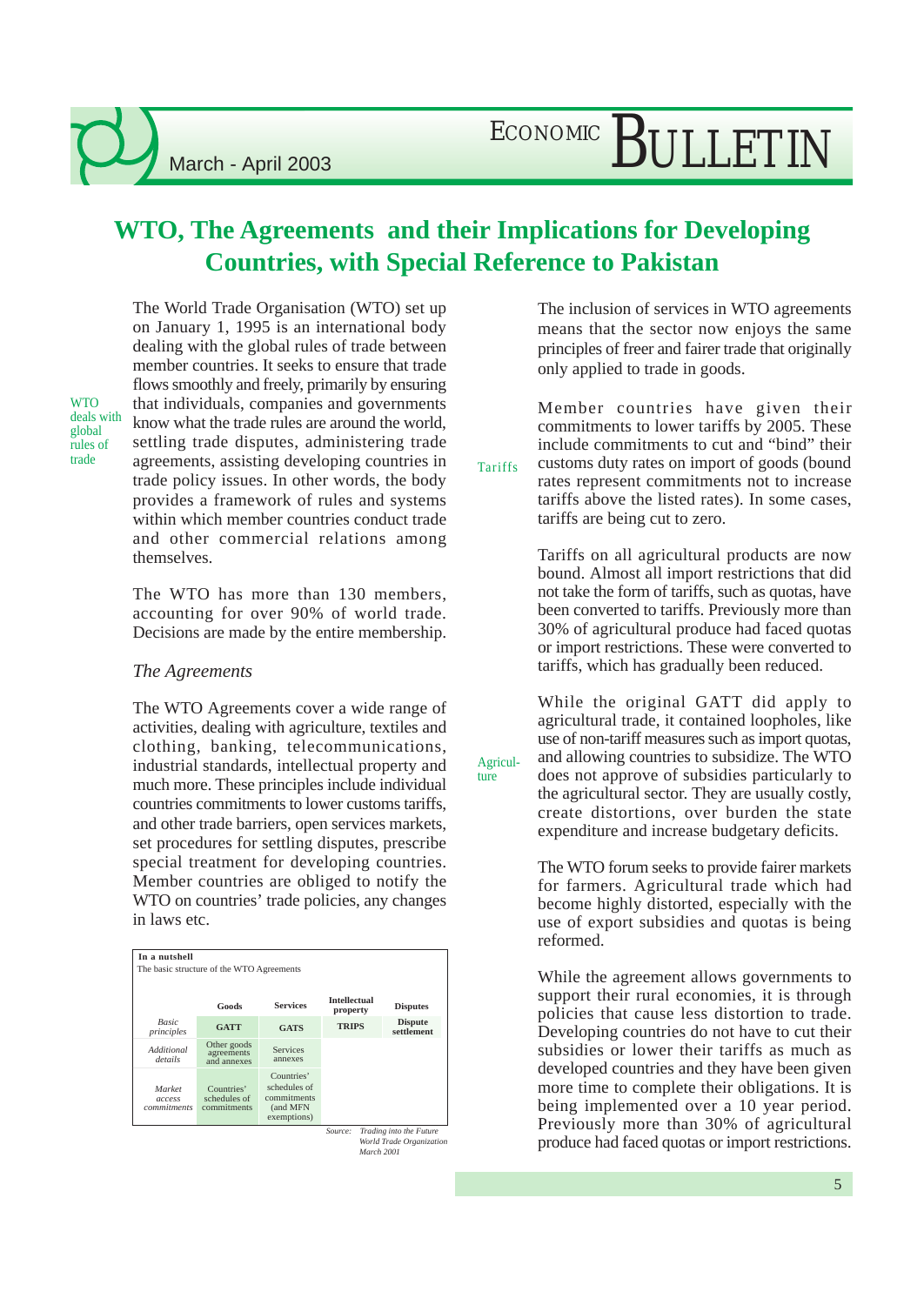## ECONOMIC BULLETIN

These have been replaced by tariffs. It has been agreed that developed countries would cut the tariffs by an average of 36% in equal steps over six years. Developing countries would make 24% cuts over 10 years. Least developed countries do not have to cut their tariffs.

Textiles

Textiles, like agriculture is one of the tough issues in the WTO. It is now going through a fundamental change. The system of import quotas that has dominated the trade since the

early 1960s is being phased out. From 1974, the trade was governed by the Multifibre Arrangement (MFA) that established quotas limiting imports into countries whose domestic industries were facing serious damage from rapidly increasing imports.

Since 1995, the WTO's Agreement on Textiles and Clothing has taken over from the Multifibre Arrangement. By 2005, the quotas will come to an end, and importing countries will no longer be able to discriminate between exporters.

*Four steps over 10 years*

The schedule for freeing textiles and garments products from import quotas (and returning them to GATT rules), and how fast remaining quotas should expand.

The example is based on the commonly-used 6% annual expansion rate of the old Multifibre Arrangement. In practice, the rates used under the MFA varied from product to product.

| Step                                                                                                                                              | Percentage of products to be brought<br>under GATT<br>(including removal of any quotas) | How fast remaining quotas<br>should open up,<br>if 1994 rate was 6% |
|---------------------------------------------------------------------------------------------------------------------------------------------------|-----------------------------------------------------------------------------------------|---------------------------------------------------------------------|
| Step 1: 1 Jan 1995<br>(to 31 Dec 1997)                                                                                                            | 16%<br>(minimum, taking 1990 imports as base)                                           | 6.96%<br>per year                                                   |
| Step 2: 1 Jan 1998<br>(to 31 Dec 2001)                                                                                                            | 17%                                                                                     | 8.7%<br>per year                                                    |
| Step 3: 1 Jan 2002<br>(to 31 Dec 2004)                                                                                                            | 18%                                                                                     | 11.05%<br>per year                                                  |
| Step 4: 1 Jan 2005<br>Full integration into GATT<br>(and final elimination of quotas)<br><b>Agreement on Textiles</b><br>and Clothing terminates. | 49%<br>(maximum)                                                                        | No quotas left                                                      |

Intellectual property

The General Agreement on Trade in Services (GATS) is the first ever set of multilateral, legally enforceable rules covering international trade in services (GATS defines this as services supplied from one country to another e.g. international telephone calls; consumers or

**Services** 

firms making use of a service in another country eg. tourism; a foreign company setting up subsidiaries or branches to provide services in another country; individuals travelling from their own country to supply services in another eg. consultants, fashion models).

Intellectual property rights –– copyrights, trademarks, patents etc have been brought into *Source: Trading into the Future, World Trade Organization*

the WTO system for the fist time. It has become important in trade, and new internationally agreed trade rules gives the creators more right to prevent others from using their inventions, designs or other creations. The WTO's Agreement on Trade Related Aspects of Intellectual Property Rights (TRIPs) is an attempt to protect these rights and bring them under common international rules.

Developing countries –– net users of intellectual property oppose WTO coverage of this areas, while developed countries — predominant owners of intellectual property support their inclusion under WTO rules.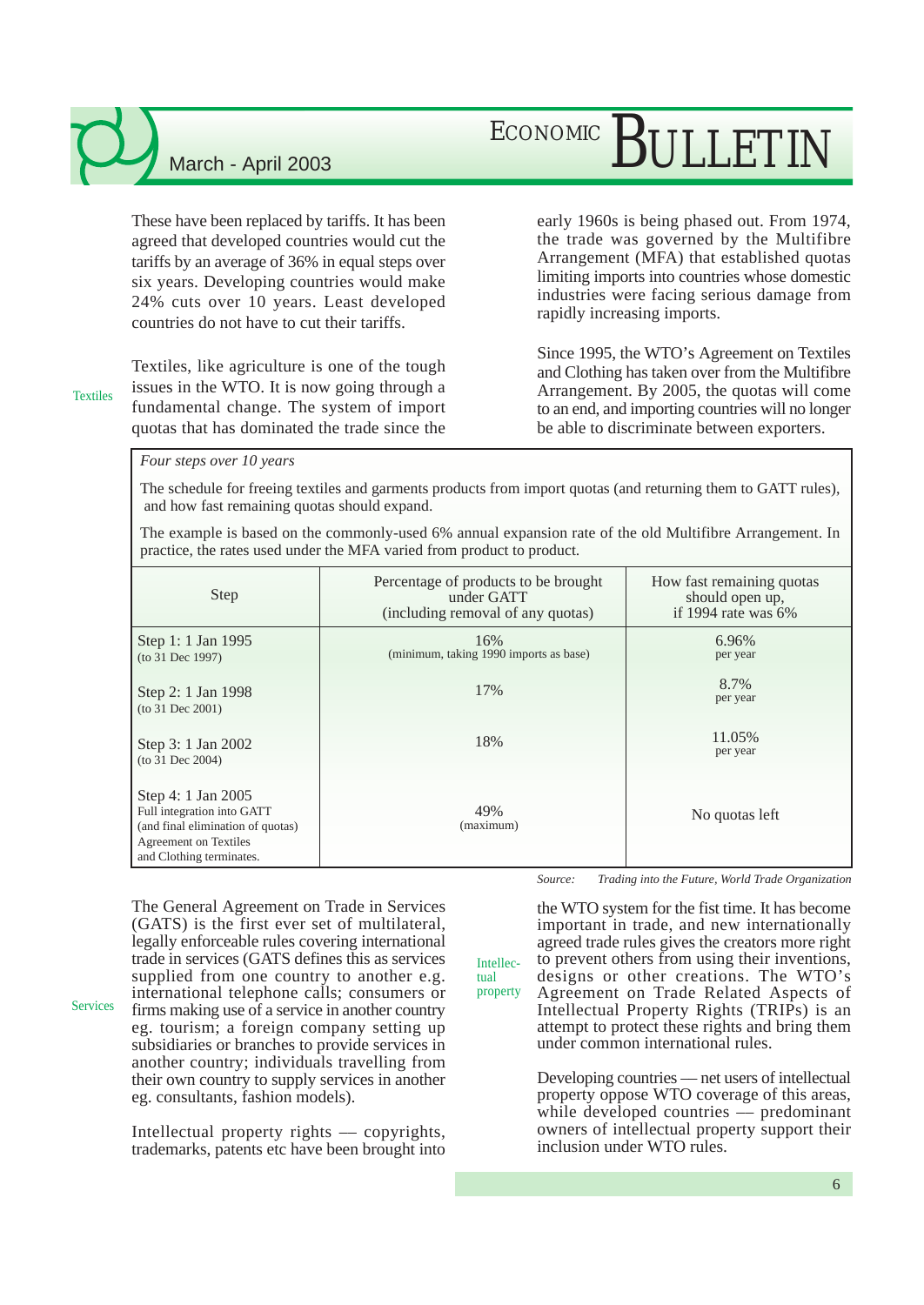# ECONOMIC BULLETIN

Many governments take action against dumping in order to defend their domestic industries. The WTO focuses on how governments can or cannot react to dumping –– it disciplines anti-dumping actions. Antidumping subsidies, safeguards,

> Developed countries spend huge sums as subsidy on agricultural commodities. Japan was subsidizing rice, EU was subsidizing sugar and the US was subsidizing cotton. The Agriculture Agreement prohibits export subsidies on agricultural products unless the subsidies are specified in a member's list of commitments. Where they are listed, the agreement requires WTO members to cut both the amount of money they spend on export subsidies and the quantities of exports that receive subsidies.

> With regard to subsidies, it disciplines the use of subsidies and it also regulates the actions countries can take to counter the effects of subsidies.

There are WTO agreements which deal with various other issues that could involve hindrance to trade. These include among others, technical regulations and standards, import licensing etc. Countries at times impose certain regulations which creates obstacles to the free flow of trade. Non-tariff

> The WTO agreement tries to ensure that regulations, standards and certification procedures do not create unnecessary obstacles. The agreement encourages countries to use international standards where these are appropriate but it does not require them to change their levels of protection as a result.

> On customs valuation, the WTO agreement aims for a fair, uniform and neutral system that conforms to commercial realities. Similarly on pre-shipment inspection, the obligations placed on governments which use pre-shipment inspections include non-discrimination, transparency, protection of confidential business information, the use of specific guidelines for conducting price verification among others.

#### *Implications of the Agreements*

The WTO agreements have wide ranging implications for member countries, presenting both opportunities and challenges. Some countries have to adjust their policies, create and strengthen institutions and change laws to meet the challenges in the changed economic scenario that will emerge in the year 2005.

For the Asian developing countries, the most significant measure is the WTO's inclusion of textiles and clothing in the multilateral rules. Earlier, such trade had been governed by bilateral quota restrictions. Under the Multifibre be removed Arrangement in force for over two decades, quotas known as "voluntary export restraints" raised prices artificially in consuming countries and penalized more efficient exporters by restricting market access. The new WTO rules state that all such quotas are to be removed between 1995-2005. Quotas to

> Asian developing countries account for more than 40% of global trade in textiles and 55% in clothing. Textiles and clothing are the single most important export for most of these developing countries. In countries like China, India, Bangladesh, Pakistan, these products account for a large proportion of trade.

> Textiles are Pakistan's key foreign exchange driver, covering a diverse range of items from yarn, fabrics, made up textiles products to clothing.

> These have been subject to bilateral quotas. Now with the Agreement on Textiles and Clothing having taken over the Multifibre Arrangement (MFA), the quotas are being gradually removed and the process will culminate with their full removal by 2004.

> In the post 2005 scenario, the domestic textile industry will no longer enjoy the protection inherently given by the quota system and will be faced with a highly competitive and challenging market environment. Our exports will increase in categories that have the potential for greater exports but are limited by quota constraints. But at the same time, it will take away the exports that we merely got because of the quota allocated and not because of our competitiveness. Trade in textiles and clothing will be carried out on the basis of market forces.

Textiles to face challenge

barriers

etc.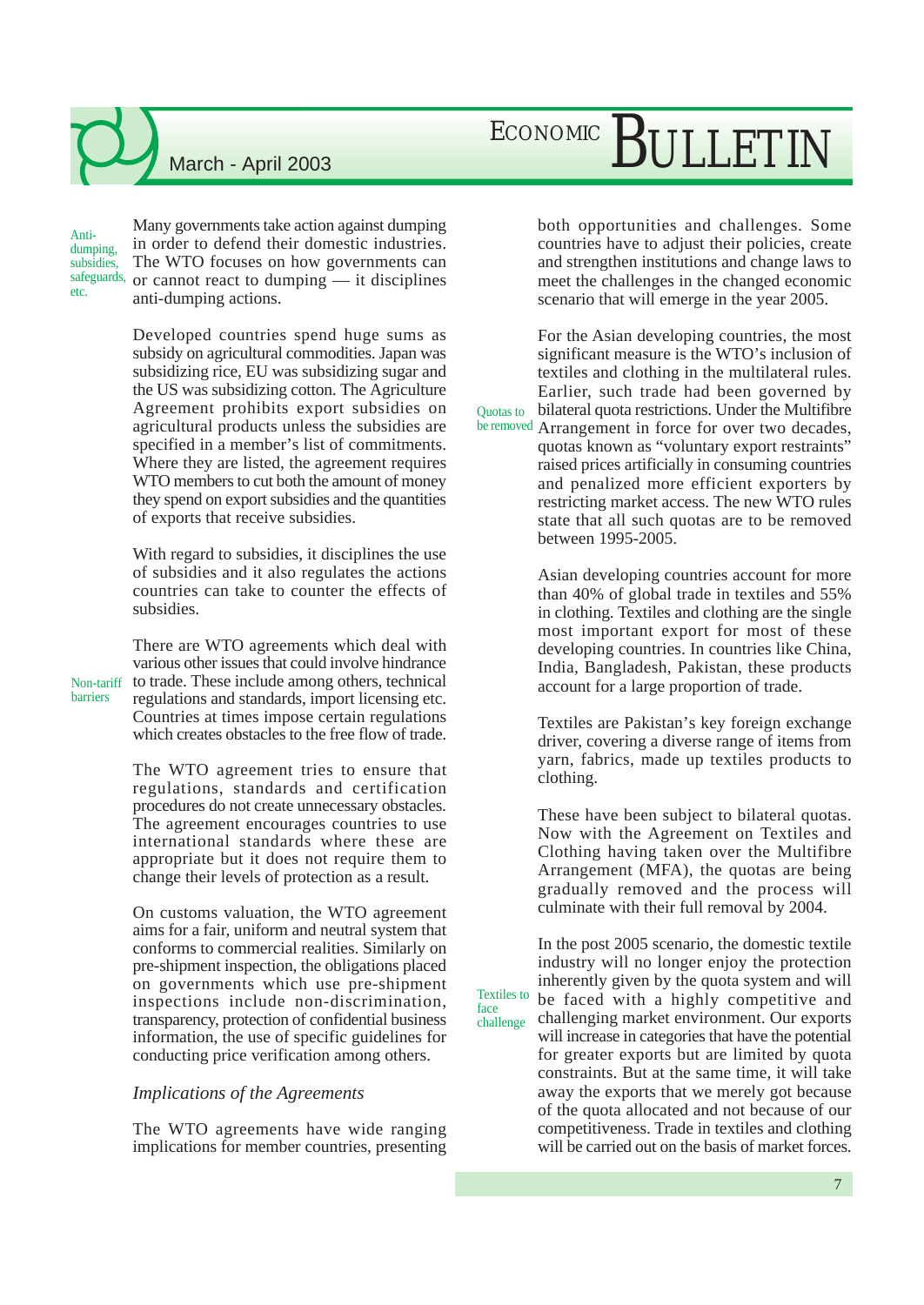Pakistani textile manufacturers will have to reorient themselves, develop new expertise and know-how and skills if they are to survive and become competitive in today's challenging world.

With the abolishing of quota system, Pakistani textiles would face tough competition from China, India and Bangladesh. Large investments are needed to upgrade the industry, to be in a position to move away from marketing of traditional products to value added products. Our industries need to become efficient and in doing so compete with global players in areas of comparative advantage.

While some may perceive phasing of quotas as a threat, it could in fact be a great opportunity for the industry. In the next two years, freeing of quotas should help exports get a big boost, as at times quotas in the categories like towels, bed linen, garments was fully utilised and there was still a great demand for Pakistani products.

According to the WTO estimate, with the elimination of quotas in the year 2005, the total world trade of textiles and clothing will exceed \$500 billion, driven primarily by the clothing sector. Pakistan which is a player in the apparel industry will have to diversify from the present tilt towards men's wear and knitted garments towards sportswear, women garments and industrial clothing made of specialised fabrics. Introduction of computer added designing in the garment industry will aid to bring about good results. To survive in the new trading environment, would depend on how well the industry upgrades the existing technology, moves towards manufacture of products for the upper market segment and brings about innovative design development in consumer products like bedwear, apparel.

Enforcement of antidumping laws

In the past, developed nations have used antidumping laws against Pakistan's textile exports. Textile sector growth has suffered partly because of anti-dumping duty on Pakistan's bed linen. Anti-dumping restrictions are directly correlated to the spread of free trade. The more open the economy, the greater is the reliance on antidumping measures. The anti-dumping law

# ECONOMIC BULLETIN

would now make it possible for local manufacturers hurt by dumping to seek remedies against it.

Pakistan's own market has in the past proved a haven for foreign manufacturers of a wide range of imports at dumping prices or brought in through the channel of smuggling. Cheaper imports pose a serious threat to local industry, many of whom have thrived on protectionist policies. For instance, the local electronics industry faces tough days ahead, as cheaper goods have flooded the market.

Under the WTO, the importing country can take anti-dumping action to remove the injury caused to the local industry. Now Pakistan can seek recourse from WTO whenever it finds that cheaper imports is hurting its domestic industry.

Developed nations have also used anti-dumping laws against Pakistan's textile exports, hampering its exports. The European Union has imposed the anti-dumping duty on Pakistan's bed linen.

Pakistan has like some other developing countries extended variety of subsidies, protective tariffs and incentives to various sectors of the economy, particularly agriculture and industry.

The WTO agreement on subsidies has given some developing countries upto 2003 to get rid of their export subsidies, while others must eliminate import substitution subsidies. In other words, one can say that subsidies are being discouraged. Subsidies in Pakistan are also being gradually eliminated. It has partially abolished subsidies on wheat. Being an agrobased economy it is not in a position to completely do away with subsidies. Gradually removing subsidies would help in cutting down on government's non-development expenditures. The step would however, pose a challenge to those sectors who have thrived on subsidies. phased out

Subsidies to be

The reduction in tariffs on trade in industrial goods combined with removal of non-tariff barriers means a reduction in protection to domestic industry on the one hand, and a greater Non-tariff barriers to be reduced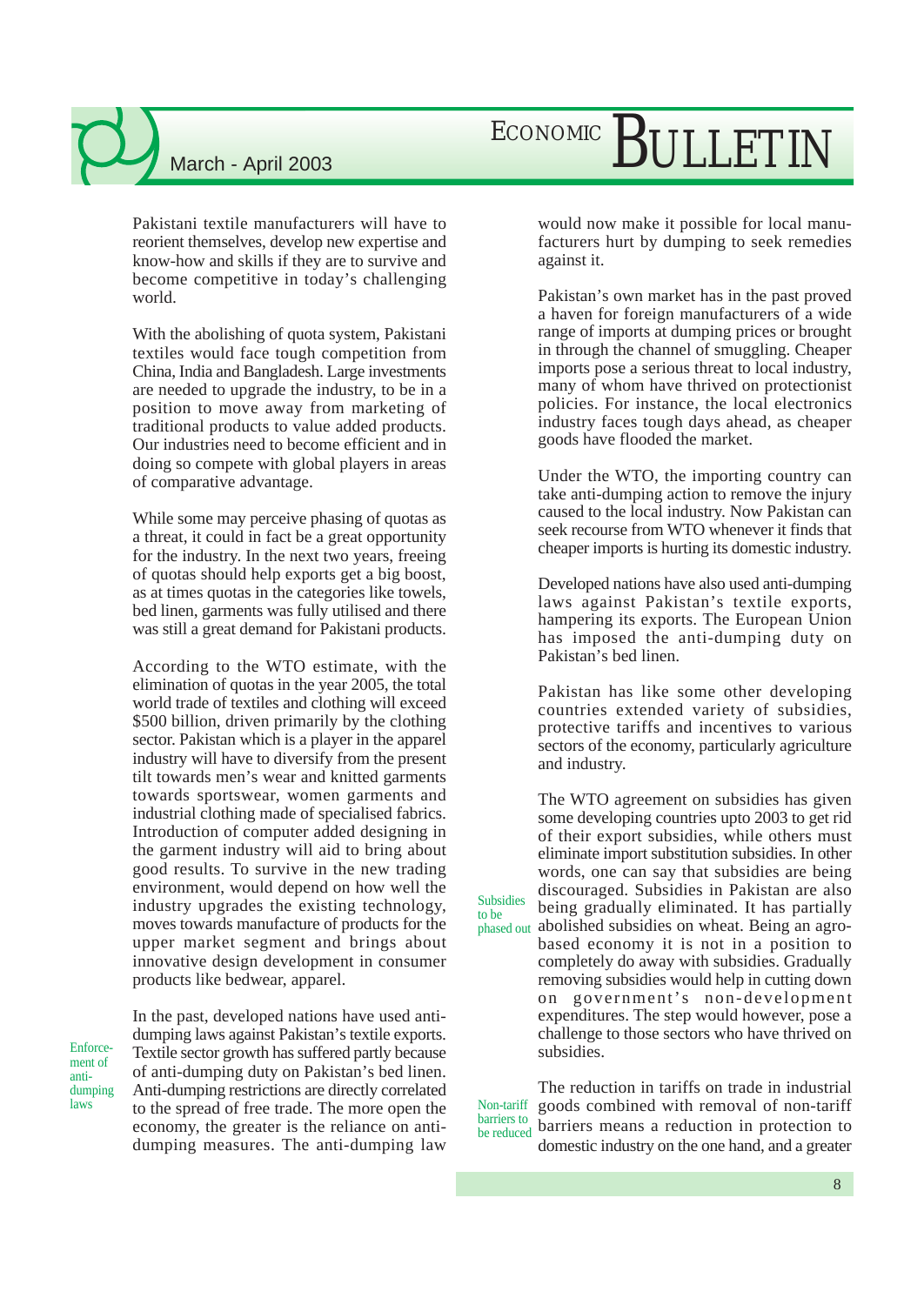# ECONOMIC BULLETIN

competition in export market. Pakistan will now have to take greater care of quality control to remain competitive. Low quality of products, fetches low price in the international market. The problem of quality in Pakistan are those of technical precision, grading and standardisation. Besides quality, cost effectiveness of products can ensure competitiveness.

Lowering of trade barriers to increase trade

Lowering of trade barriers allows trade to increase, which boosts economic growth and that means more jobs. Employment would grow in companies involved in exporting. So if Pakistan can increase its trade, it will push economic growth creating employment opportunities. Unemployment is a major problem confronting large numbers. So if companies involved in exports can create jobs, it will go a long way to help fight poverty in Pakistan.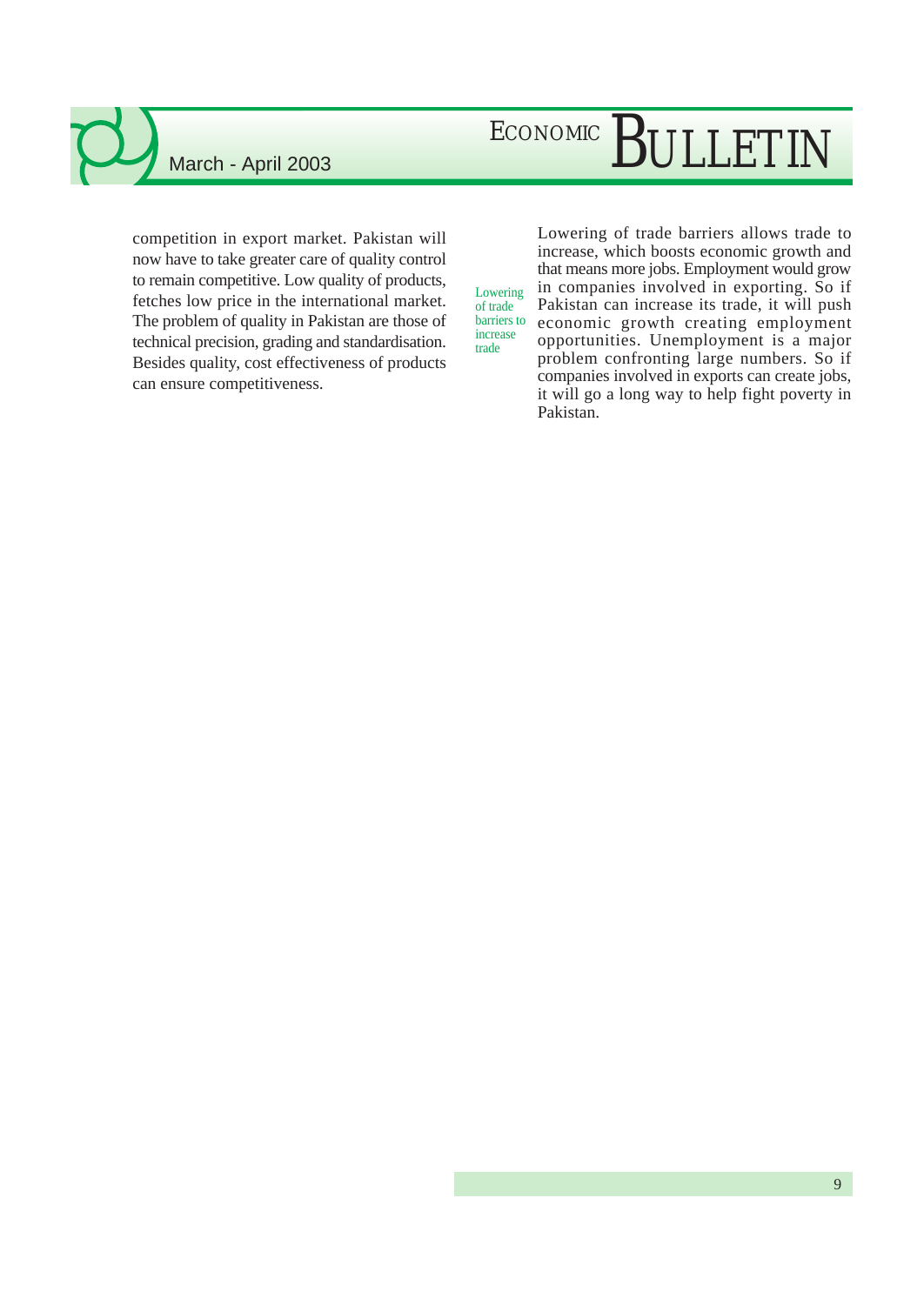## ECONOMIC BULLETIN

#### **Pre-Budget 2003-04**

Agriculture & rural poverty

The Federal Budget 2003-04 is expected to be announced in about two months time. Some of the structural reforms initiated in recent years appear to be slowly taking hold, laying the foundation for an acceleration of economic growth. The new government that has assumed office is committed to continue with these economic reforms. Continuity of policies should help build investor confidence, reduce uncertainties, thereby helping reinforce the economic revival process.

At the same time, government efforts will need to be directed towards maintenance of fiscal and monetary discipline, continuity with Central Board of Revenue (CBR) reforms and other regulatory reforms, restructuring of WAPDA and KESC, and privatisation. If there occurs any relaxation, it would make the achievement of the path to revival unviable.

Given the country's high and rising levels of poverty, and its low level of human development, a result of poor governance and slow economic growth, the government besides undertaking other measures had in 2001 prepared a poverty reduction strategy. The first draft of the Poverty Reduction Strategy Programme formed the basis on which the Interim Poverty Reduction Strategy Paper (I-PRSP) was based. The I-PRSP encapsulates the government's medium term programme of structural reforms, which has now been developed into a full Poverty Reduction Strategy Paper.

The I-PRSP had identified five major areas of intervention of poverty reduction in the country. These were, revival of economic growth, income generation, creation of employment opportunities, human development, strengthening of social safety net programmes to reduce vulnerability and improvement in governance.

A recent joint staff assessment of the I-PRSP identified some gaps in this strategy, which included: need for a detailed rural development strategy, a more focused human development strategy, a coherent fiscal framework, costing

of programmes to achieve targets, particularly in the health and education sector. This indicates the government's commitment to the continuity of reforms envisaged in I-PRSP.

The forthcoming Budget is expected to allocate adequate financial resources for public sector interventions in the key areas identified. A monitoring framework for tracking indicators in the social sectors and anti-poverty programmes would be relevant to track progress in the achievement of the goals.

The new government would be aiming for higher sustainable growth and reducing poverty through the pursuit of a wide range of structural reforms aimed at stimulating private sector growth and improving social service delivery. During the period of the next Budget, an explicit reform agenda will be laid out in the full PRSP.

The key to attack poverty lies in rapid agricultural growth, which is the mainstay of Pakistan's economy. It has both backward and forward linkages. The former includes purchasing farm inputs such as chemicals, fertilizers and machinery, while the later includes supplying of raw materials to food and fibre processing to the non-agricultural sector.

In recent years, there has been a decline in agricultural growth rate due to unprecedented drought conditions. Agricultural incomes of the majority of people living in rural areas has declined, widening income disparities between urban and rural areas. Rural poverty is still high in Pakistan at around 32%.

Improve irrigation facilities Among agricultural reforms, irrigation development is perhaps of vital significance. It is one of the key inputs for enhancing agricultural production and is expected to receive government priority.

> For the current Budget, the government had enhanced development spending on irrigation, raising allocation from Rs.3.4 billion in the revised estimates for 2001-02 to a budgeted figure of Rs.7.1 billion in 2002-03. The forthcoming budget would probably maintain

Poverty reduction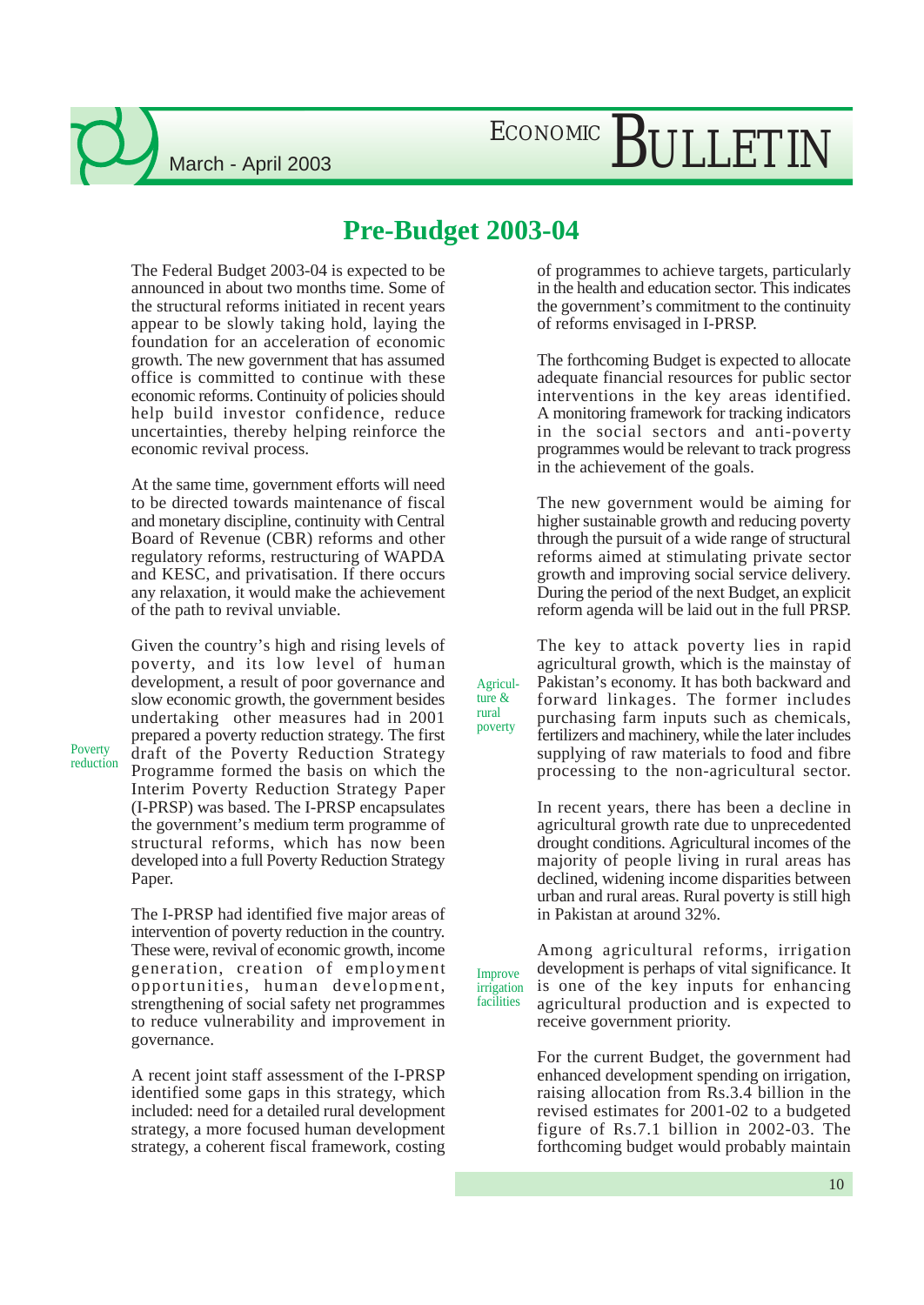this level or raise it so that better irrigation facilities are made available to farmers to expand their cultivation especially in the dry regions. There is also a need to spend on maintenance and operation of the irrigation system, so to prevent seepage, erosion and wastage, because of which large quantities of irrigation water fails to reach the farmers' field. Efficient management of water resources is essential. We have seen that better availability of water during FY03, resulted in good harvests of kharif crops alongwith improved prospects for the rabi crops.

Build storage capacity Many a times farmers are forced to put the entire crop in the market, in a short period after harvest because of a lack of storage capacity. This deprives them of a good price, for immediately after harvest when there is a temporary supply glut, prices tend to fall.

Constructing silos/godowns is highly labour intensive and while there has been little private sector initiative, the government can in partnership with the private sector build such godowns.

During the period of the forthcoming Budget, the implementation of WTO rules is expected to pick up, as the new era in textiles and clothing will begin in January 2005. This would require structural and operational adjustments, switching to efficient processes and production methods, conforming to international standards. Investments would be needed for BMR purposes in identified priority sector of stitching, knitting & finishing among others.

Allocations for the industrial sector are expected to be higher, especially for investments in BMR and improving production technologies of textile sector. The government could compliment the efforts of exporters by facilitating the export of finished products; devise friendly policies to assist the manufacturers to compete globally. Continue to grow contamination free cotton and modernize the present outdated machinery in view of high competition from China, India and Bangladesh.

Low investment

While some economic indicators have performed well in the recent past, a falling investment to GDP ratio is a cause for concern.

# ECONOMIC BULLETIN

The investment to GDP ratio had been hovering at around 16% since FY99, and declined in FY02 to 14%. The average ratio for the last four years is not impressive when compared to some regional countries. Low rates of investment have limited both employment generation and the growth in output. Falling rates reflect the uncertain business environment, law and order situation, inadequate infrastructure, unanticipated changes in policies. They also harm growth prospects.

The continuing low levels of savings have resulted in low investment ratios. If the economy is to grow at a higher rate of around 6%-7%, a much higher rate of investment of around 20%-22% is required. But how does one raise the investment rate, when domestic savings are low?

Perhaps the Budget 2003-04 will offer some new alternates for savings. The returns on deposits in the National Saving Schemes have been reduced, as part of government's efforts to reduce debt servicing costs. Earlier the government had also prohibited institutional investment in the NSS. The financial institutions are awash with liquidity, but there are few investment avenues. Similarly individuals who preferred to invest in NSS schemes are suddenly faced with reduced returns.

Mere rhetoric would not help but serious efforts are needed to provide the basic infrastructure for investors to come and invest in Pakistan.

Lack of adequate infrastructural facilities are one of the major constraints towards flow of investment to various sectors. Power supply is unreliable and rather expensive, road and rail transport are poorly maintained, telephone services and gas supplies though much better, do at times pose problems for new businesses. Investments are needed in the power sector, especially in transmission and distribution capacity, and in improving the services provided by these utilities which would help growth of private industry, and increase competitiveness of Pakistan's exporting industries.

Fiscal Reforms The Budget is expected to continue with ongoing efforts to widen the tax base and meet the fiscal

11

Need to raise savings

> Lack of infrastructure

**Textiles**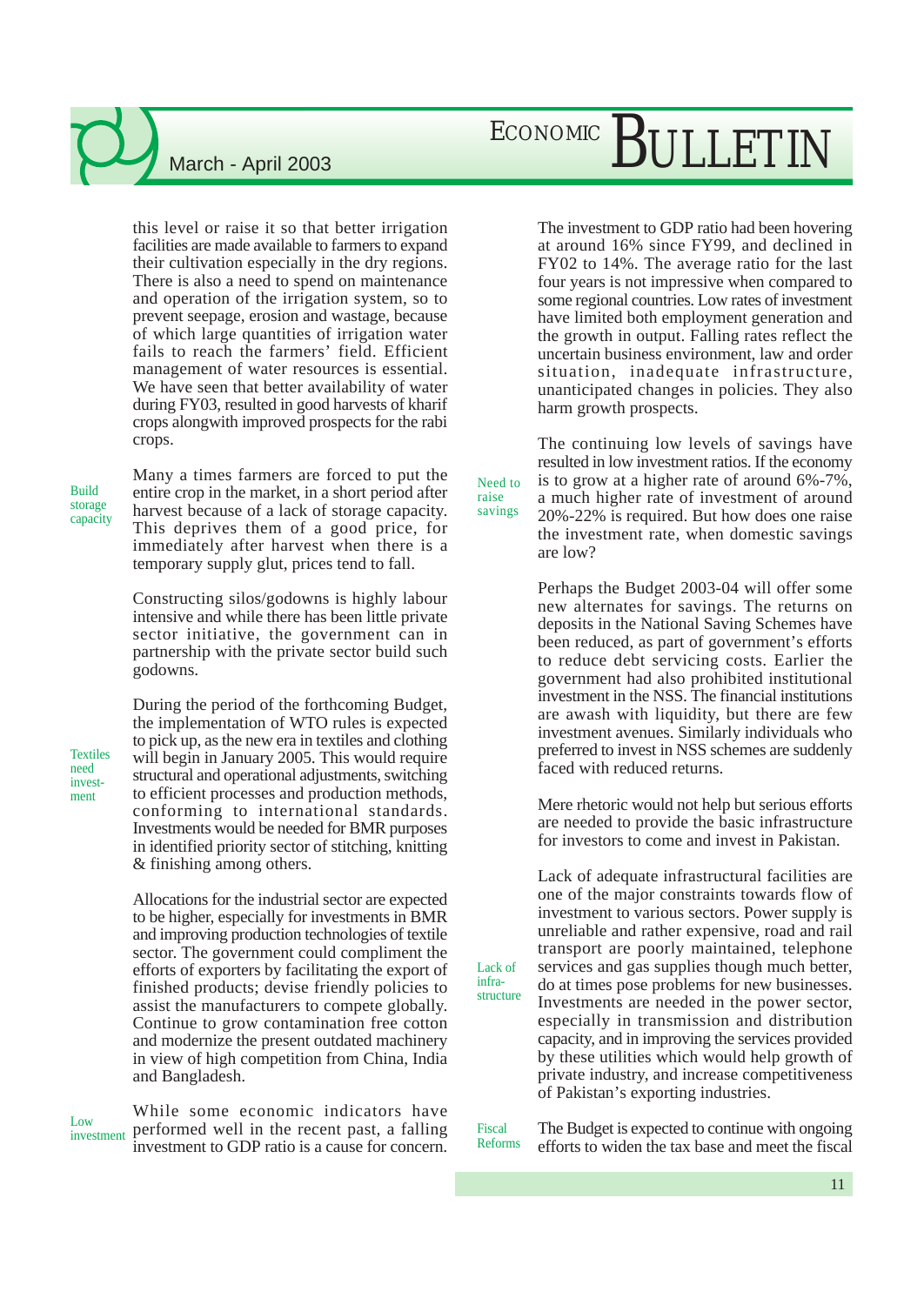## ECONOMIC BULLETIN

deficit target. Recently the International Monetary Fund identified some categories of upper strata society of Pakistan to be specifically focused upon by the Central Board of Revenue for widening the tax base. If the CBR succeeds in netting this class of society that has so far evaded taxes it would greatly help in widening the base and raising the level of revenues.

The government has committed to prepare specific proposals for further tax policy reforms to be implemented with the 2003-04 budget, including the elimination of many of the remaining income tax and withholding exemptions.

During FY02, an estimated Rs.460.6 billion was to be collected from various taxes.Upto March 03, Rs.310.3 billion or 67.4% of the target had been collected. This is 15% higher over last year's collection during the same period. Unlike FY02, which saw tax shortfalls and frequent revisions of targets, the aggregate CBR tax collections remained on track during the first nine months of FY03.

Federal Government Tax Collection

|   |                       |        |       |                       |                |       | (Rs. Bn)                         |
|---|-----------------------|--------|-------|-----------------------|----------------|-------|----------------------------------|
|   |                       | Direct |       | <b>Indirect Taxes</b> |                |       |                                  |
|   |                       | Taxes  | Sales |                       | Excise Customs | Total | Tax<br>Collection                |
|   | 1998-99               | 110.2  | 72.1  | 60.9                  | 65.3           | 198.3 | 308.5                            |
|   | 1999-00               | 113.0  | 116.7 | 55.8                  | 61.7           | 234.2 | 347.1                            |
|   | 2000-01               | 124.6  | 153.6 | 49.1                  | 65.0           | 267.7 | 392.3                            |
|   | 2001-02               | 142.6  | 166.3 | 46.9                  | 48.1           | 261.3 | 403.9                            |
|   | $2002 - 03^*$         | 148.5  | 205.7 | 47.5                  | 59.0           | 312.1 | 460.6                            |
|   | Upto March 03         | 94.7   | 139.1 | 31.3                  | 45.2           | 215.6 | 310.3                            |
|   | Upto March 02         | 96.2   | 113.4 | 31.2                  | 29.0           | 173.7 | 269.8                            |
| * | Target for whole year |        |       |                       |                |       | Source: Central Board of Revenue |

However, collection of individual taxes varied considerably against their targets.

During this period there was a sharp increase in receipts from customs (55.9%) and General Sales Tax (22.6%). Increase in the later was due to its extension to cover more domestically produced items like vegetable ghee and cooking oil, as well as increase on a number of imports. Receipts from excise duty remained more or less unchanged at last year's level, while collection from direct taxes declined marginally by 1.6%, due to lower payments by PTCL and a reduction in corporate tax rates and abolition of some withholding taxes.

It seems probable that Pakistan would achieve this year's revenue target and also the fiscal deficit target of 4.6% of GDP for FY03.

Not only has the increse in revenues to be sustained but the government also needs to focus on raising its development expenditures. These have in the past fallen short of the budget allocations. These are expected to show some increase on account of developmental plans of the newly elected federal and provincial governments.

Enhancing the professional knowledge and skills of the tax officers would improve the quality of tax assessment, so that yields from the existing sources are maximized. These and other steps should help promote fiscal discipline and correct macroeconomic imbalances.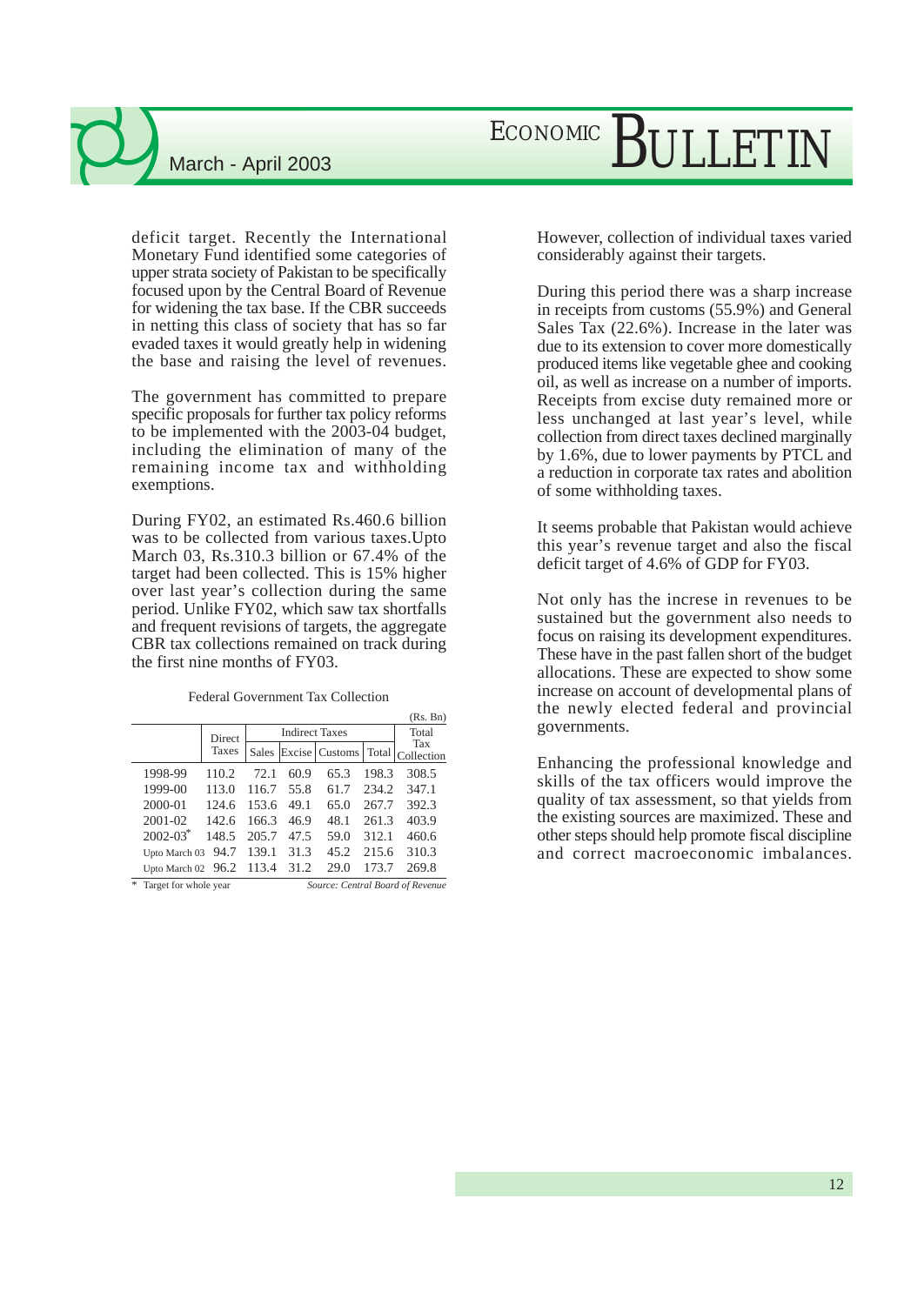## ECONOMIC BULLETIN

#### **Pakistan's Automobile Industry**

Nationalisation in 1972

Private

Pak Suzuki **Motors** 

Joint ventures

Italy

The automobile industry in Pakistan can be broadly characterized into five segments; cars/ light commercial vehicles (LCVs), trucks / buses, two / three wheelers, tractors and vendor industry. The industry operates under franchise and technical cooperation agreement with leading world manufacturers. It enjoys the status of most protected industry with effective protection rate (EPR) ranging between 701% to over 5000%. It annually contributes around Rs.70 billion to GDP and provides Rs.20 billion in tax revenue to national exchequer. Foreign exchange savings amount to over \$500 million, while import substitution exceeds \$1 billion.

Catering to the requirements of the automobile industry, there are some 25 auto engineering industries and thousands of ancillary and vendor units. The sector is presently engaged in manufacturing/assembly of cars & jeeps, trucks and buses, van and pickups, auto-rickshaws, motorcycles and scooters and tractors.

In the automotive line, Pak Suzuki, Indus Motors, Honda Atlas, Dewan Farooque Motors and Ghandhara Nissan have set up their units for manufacturing and assembly of some well known international names.

Provides job opportunities

Most protected industry

> The sector provides job opportunities; car manufacturers and vendors alone employ some 200 thousand persons directly and another 300 thousand persons indirectly. The sector has attracted investment since as far back as the 1950s. Currently investments range between Rs. 10 - Rs. 20 billion.

Investment in the automobile industry started in mid 1950s, when Kandawala Motors in collaboration with General Motors of USA commenced CKD assembly operation. The first vehicle assembled was a Bedford truck. The decade of 1960s saw a profusion of various assembly plants of well known makes being set up in the private sector. Cars assembled during that period were Ford, Prefect, Ford Cortina and Dodge.

The government took over the industry and placed it under public sector in 1972. After nationalization, the Pakistan Automobile Corporation (PACO) was established to regulate and supervise the industry. Till mid-70s, assembly plants were rolling out 4 wheel vehicles with indigenisation level not exceeding 20%. However, Bedford trucks and lorries had attained 80% indigenisation before it was closed down in 1976. By end 1970s, almost all automobile assembling in the country had ceased in the absence of any national policy on automotive sector.

In the 80s, the government reactivated the automobile industry and decided to have an indigenised car manufacturing-cum-assembly plant for making cars of upto 1000cc-engine capacity. In 1983, Pakistan Automobile Corporation and Suzuki Motors of Japan joined hands to set up Pak Suzuki Motors, which introduced Suzuki brand cars with engine capacity of upto 1000cc.

Private participation came in the industry in early 90s, when two other Japanese auto makers, Toyota and Honda, also set up their plants to cater to the growing demand in the market. Presently Pak Suzuki, Indus Motors, Atlas Honda, and Dewan Farooque Motors are active in the market. participation in 90s

Pakistan auto industry is mostly based on joint ventures with Japanese and other foreign car/truck makers. Pak Suzuki Motors makes Mehran/Alto 800cc cars, Ravi pick up, Bolan small van and Potohar jeeps. Indus Motors makes various models of Corolla brand (1300cc-2000cc), Hilux pick up and Hiace vans. Atlas Honda makes various models of Honda Civic and City (1300cc — 1500cc). Dewan Farooque Motors makes Santro Plus, Kia Classic (1300cc), Kia Sportage (2000cc), Kia Spectra and light commercial vehicles, Shehzore, with Japan Korea and

Daihatsu has launched Cuore (850cc).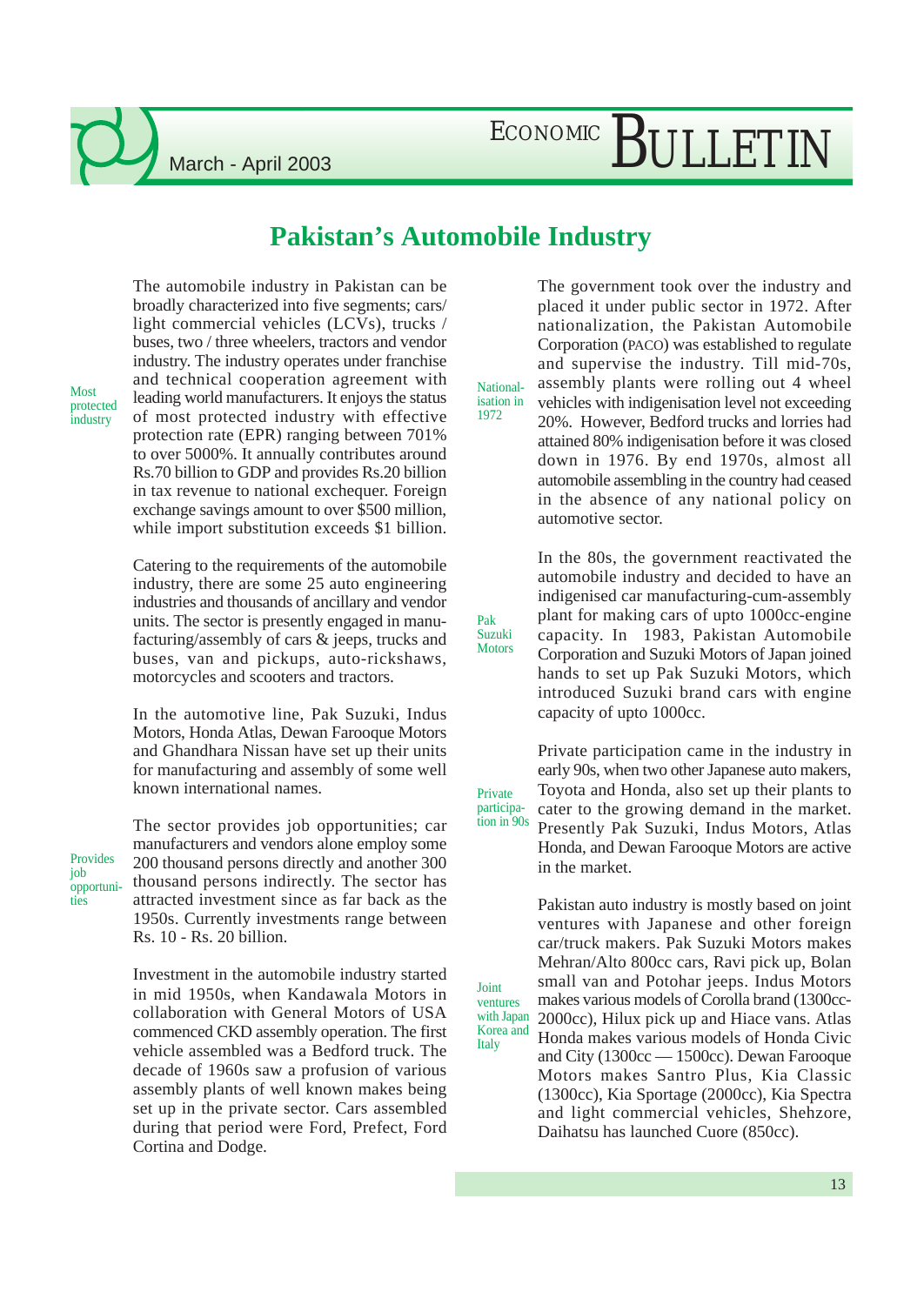# ECONOMIC BULLETIN

| Model                                                                     | <b>Local Parts</b>        | <b>Total Quantity</b> | <b>Sales Amount</b> |
|---------------------------------------------------------------------------|---------------------------|-----------------------|---------------------|
|                                                                           | Content (%)               | $(000$ Nos)           | (Rs.Mn)             |
|                                                                           |                           | CARS                  |                     |
| Honda (Civic)                                                             | 52                        | 6.0                   | 1560                |
| Suzuki (Baleno)                                                           | 52                        | 2.0                   | 520                 |
| Toyota (Corolla)                                                          | 52                        | 8.0                   | 2080                |
| Suzuki (Cultus)                                                           | 55                        | 6.0                   | 1320                |
| Suzuki (Alto)                                                             | 55                        | 5.0                   | 1100                |
| Hyundai (Santro)                                                          | 55                        | 4.0                   | 880                 |
| Kia (Spectra)                                                             | 44                        | 2.0                   | 440                 |
| Kia (Classic)                                                             | 50                        | 2.0                   | 450                 |
| Suzuki (Mehran)                                                           | 70                        | 12.0                  | 2520                |
| <b>Total Cars</b>                                                         |                           | 47.0                  | 10870               |
|                                                                           |                           | <b>TRUCKS</b>         |                     |
| Hino Pak (Hino)                                                           | 52                        | 0.4                   | 312                 |
| Ghandhara (Nissan)                                                        | 52                        | 0.5                   | 390                 |
| Sindh Engg. (Mazda)                                                       | 52                        | $1.0\,$               | 416                 |
| <b>Total Trucks</b>                                                       |                           | 1.9                   | 1118                |
|                                                                           | LIGHT COMMERCIAL VEHICLES |                       |                     |
| Suzuki (Potahar)                                                          | $\overline{45}$           | 2.0                   | 270                 |
| Suzuki (Bolan)                                                            | 55                        | 5.0                   | 549                 |
| Hyundai (Shehzore)                                                        | 38                        | 3.0                   | 456                 |
| Toyota (Hilux) 4x2                                                        | 38                        | 2.0                   | 304                 |
| Suzuki (Ravi)                                                             | 55                        | 2.6                   | 288                 |
| <b>Total LCVs</b>                                                         |                           | 14.6                  | 1867                |
|                                                                           |                           | <b>TRACTORS</b>       |                     |
| Al-Ghazi (Fiat)                                                           | 86                        | 15.0                  | 3225                |
| Millat (MF)                                                               | 86                        | 15.0                  | 3225                |
| <b>Total Tractors</b>                                                     |                           | 30.0                  | 6450                |
|                                                                           |                           | <b>MOTORCYCLES</b>    |                     |
| Atlas (Honda)                                                             | 85                        | 60.0                  | 2550                |
| Dawood (Yamaha)                                                           | 83                        | 25.0                  | 10392               |
| Suzuki                                                                    | 80                        | 4.5                   | 179                 |
| Sohrab                                                                    | 85                        | 5.0                   | 212                 |
| Saigol (Qingqi)                                                           | 85                        | 5.0                   | 212                 |
| <b>Total Motorcycles</b>                                                  |                           | 99.5                  | 41932               |
| 1. Total sales                                                            |                           |                       | 34298               |
| 2. Federal levies on sales to OEM including sales tax and import duty 20% |                           |                       | 6860                |
| 3. Savings in foreign exchange                                            |                           |                       | 17149               |
| 4. Import substitution                                                    | 20579                     |                       |                     |

#### AUTOPARTS MANUFACTURING INDUSTRY 2001-02

*Source: Pakistan Association of Automotive Parts & Accessories Manufacturers*

Five years ago, Pakistani automakers were manufacturing only Japanese brands but now they are also making Korean and European brand.

Main assemblers

A significant transformation is taking place in the local auto industry, where new entrants in the market have increased competition of cars

and LCVs segment of the market. Pak Suzuki, Atlas Honda and Indus Motors - the three main assemblers - have been dominating the cars and light commercial vehicle market, with Pak Suzuki enjoying the position of market leader in small cars, and Indus Motors and Atlas Honda competing for bigger car segment. However, recent entry of Dewan Farooque Motors,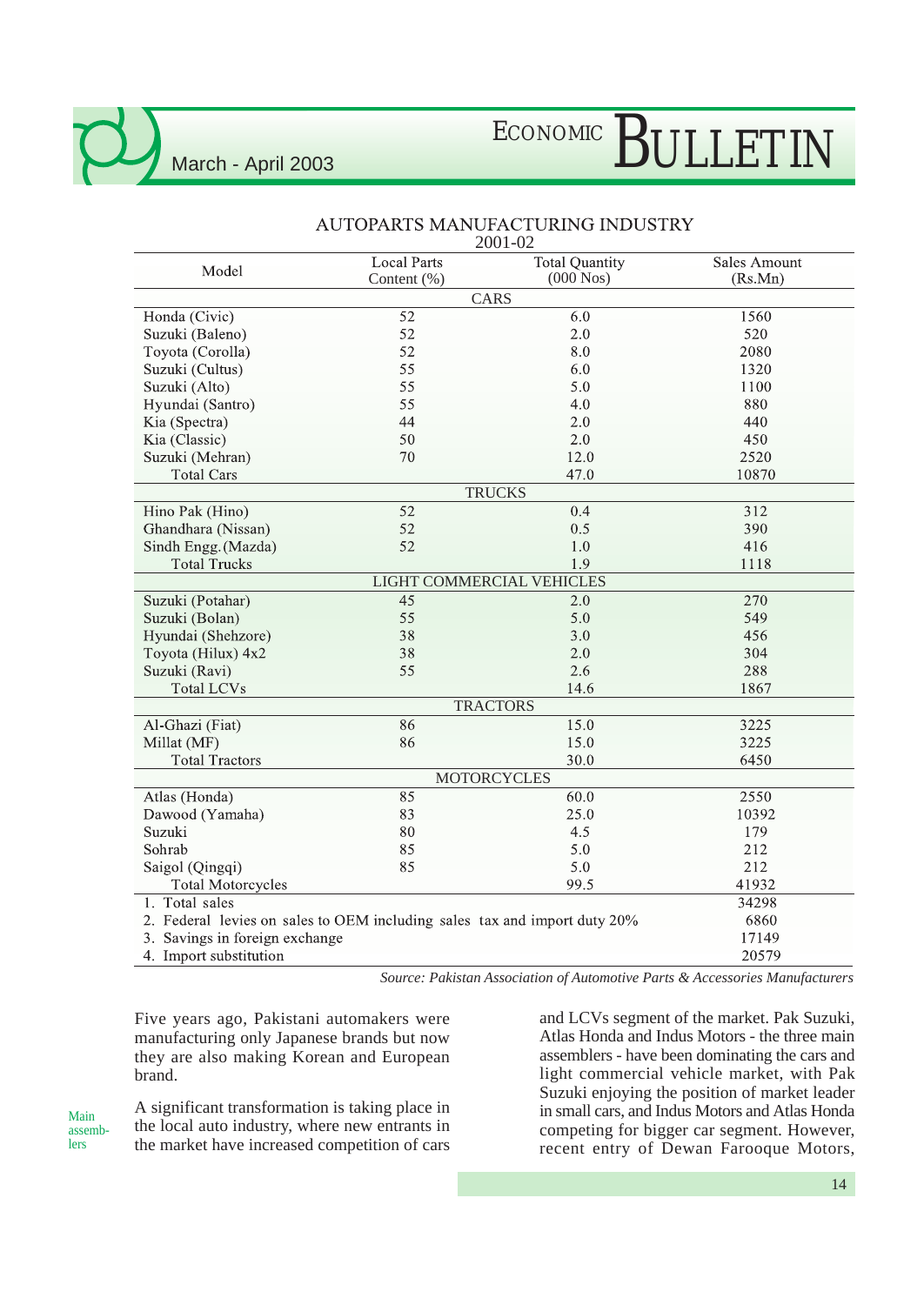Daihatsu, Hyundai Motors and Raja Group of Industries has made the domestic market more competitive.

According to the Pakistan Association of Automotive Parts and Accessories Manufacturers Suzuki has attained maximum deletion level ranging between 42%-60%. Toyota has achieved 18%-30% maximum localization, while Honda has attained deletion level ranging between 28%-30%.

Besides passenger cars, the auto manufacturers are also engaged in the manufacturing-cumassembly of buses, trucks, coasters, tractors, LCVs and motorcycles. The leading manufacturers of heavy vehicles include, Ghandhara Nissan, Sindh Engineering, Hino Pak, Kohinoor Motors, Millat Tractors, Al-Ghazi Tractors and Allied Motors.

The indigenisation process in the automobile industry is progressing satisfactorily. Each category of vehicle has attained different levels of deletion. Under the ongoing deletion programme, car industry has so far achieved 50%-70% indigenisation followed by tractors (48%-83%), motorcycles (77%-83%), light commercial vehicles (38%-63%) and buses (45%-47%). Overall the local content in automotive vehicles now ranges between 45%- 85%. The deletion programme has led to the development of a vibrant Hi-tech vendor base in the country.

**Ongoing** deletion process

Vendor

There are over 800 vendors in the organized as well as unorganized sector engaged in the manufacturing and supply of auto parts to local Original Equipment Manufacturers (OEMs). These vendors are supplying a variety of auto parts to Pak Suzuki, Atlas Honda, Indus Motors, Allied Motors, Millat Tractors and also to motorcycle assemblers. industry

> The auto parts being locally manufactured in the organised sector include pistons, engine valves, gasket, camshaft, shock absorbers, steering mechanism, gears of all types, radiators, cylinder heads, wheel hubs, brake drums, bumpers, fly wheels, automotive pumps, instrument panels, blinkers, light, doors and door locks.

# ECONOMIC BULLETIN

In addition some small units in the unorganized sector, which fabricate smaller parts without brand name like ignition control system, micro touch buttons, built in alarm system, light and door operating system, dash board, door handles, warning lights and horns also command a big market. They are producing quality products imitating foreign makes, which are much cheaper than those produced or imported under brand names.

At present the vendor industry is meeting 85% of local demand for spare parts reaching a peak high deletion of 80% of the tractor industry and a low of 35% for cars. An estimated \$25 million worth of spare parts are exported annually. It provides jobs to 500 thousand persons, both skilled and unskilled, in the organised and unorganized sectors.

The growth in the automobile sector remained sluggish till the 1990s, due to host of reasons. These included, flawed regulatory framework and shortsighted policies, paucity of working capital, etc. assembled

> Smuggling of fully conditioned cars and auto parts and import of reconditioned and second hand cars had dramatically decreased the demand for locally assembled cars, thereby adversely affecting local manufacturers. As a result the installed capacity of major components of automobile sector remained underutilized.

| Assemblers            | <b>Installed Capacity</b><br>000 units/annum |  |  |
|-----------------------|----------------------------------------------|--|--|
| Cars                  | 120                                          |  |  |
| <b>Buses</b>          | 2                                            |  |  |
| <b>Trucks</b>         | 13                                           |  |  |
| <b>LCVs</b>           | 28                                           |  |  |
| Motor Cycles/Scooters | 340                                          |  |  |
| Tractors              | 33                                           |  |  |

After remaining stagnant for more than a decade, the growth in auto industry jumped 20% in FY02, attributable to significant rise in demand for new cars. The growth continues. According to the latest available data for March, demand for cars has jumped by 50%, resulting in production of a record number of cars (41800 units) in the first nine months of FY03.

Boom in car industry

Low demand for local

cars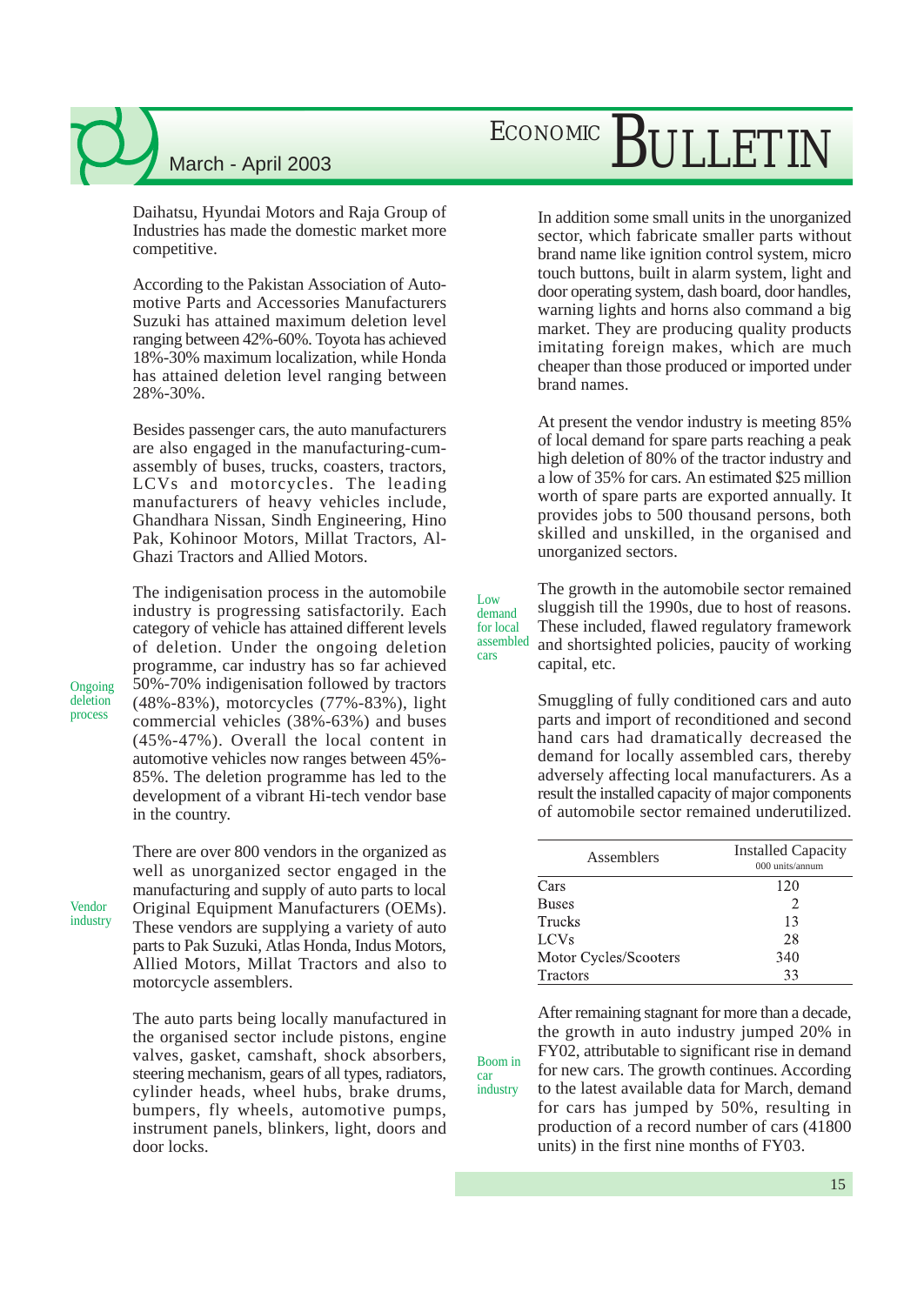Not only has capacity utilization of car industry improved, but major market players had to add new capacity to meet the rising demand. It is expected that car manufacturing may cross the level of 50,000 units in FY03. As a result of increase in demand, car sales have also doubled.

Various factors have contributed to the surge in demand for cars and subsequent increase in production and sales. These include among others, increased inflow of home remittances after the 9/11 events, increased liquidity in the market in the absence of profitable investment schemes, decline in interest rates and easy availability of loans for purchase of cars at competitive rates.



 $93-94$  94-95 95-96 96-97 97-98 98-99 99-00 00-01 01-02  $92 - 93$ 

Car financing by banks leasing companies The consumer financing facility offered by commercial banks and leasing companies has significantly enhanced sales. During the current year, car sales are up by 50%, tractors by 18%, LCVs by 58%, buses and trucks by 65% and motorcycles and bikes by 30%. At present over 40% of all new car sales are being financed by major banks and leasing companies.

Problems facing the industry

The performance of the car manufacturers does not represent the performance of the entire auto industry. Though, among other auto components, production of trucks grew by a record 139%, LCVs by 47%, buses by 92%, motor cycles by 60% and tractors by 9% in the first half of FY03 the market conditions for medium and heavy transport have deteriorated.

## ECONOMIC BULLETIN

The capital and operational costs of commercial vehicles have increased, while revenues have not grown commensurately. Consequently manufacturing of medium and heavy transport equipment has become an unprofitable business. At the same time increase in import of CBU buses in recent years has also adversely impacted local manufacturing activities. As present the capacity utilization of trucks and buses is less than 15%.

The auto manufacturers also complain that reduction in import duty on auto parts has resulted in cheap imports, making local fabricated auto parts uncompetitive. Due to low production volume, prices of local components have increased. High input cost is adversely affecting local assemblers and vendors.

Currently CKD import under deletion programmes and general commercial imports attract the same tariff levels, which has seriously damaged growth of the vendor industry, affecting overall performance of automobile sector.

#### Conclusion

Improved capacity utilisation

Automobile has become an attractive sector for foreign investment in Pakistan. At present the entire auto sector is experiencing increase in sales ranging from 30% to 58% in different categories. Significant growth in demand, particularly that of cars, has resulted in increase in production, besides addition in existing production capacity by leading auto makers. Despite this increase, capacity utilization is still around 40%

The market for cars is expected to grow by about 10% annually. The demand for passenger and commercial vehicles is expected to reach 270 thousand units by 2005 against the existing production capacity of 120 thousand units. More sophisticated hi-technology would be required in the local vendor industry to enable Pakistani car manufacturers to enter foreign market.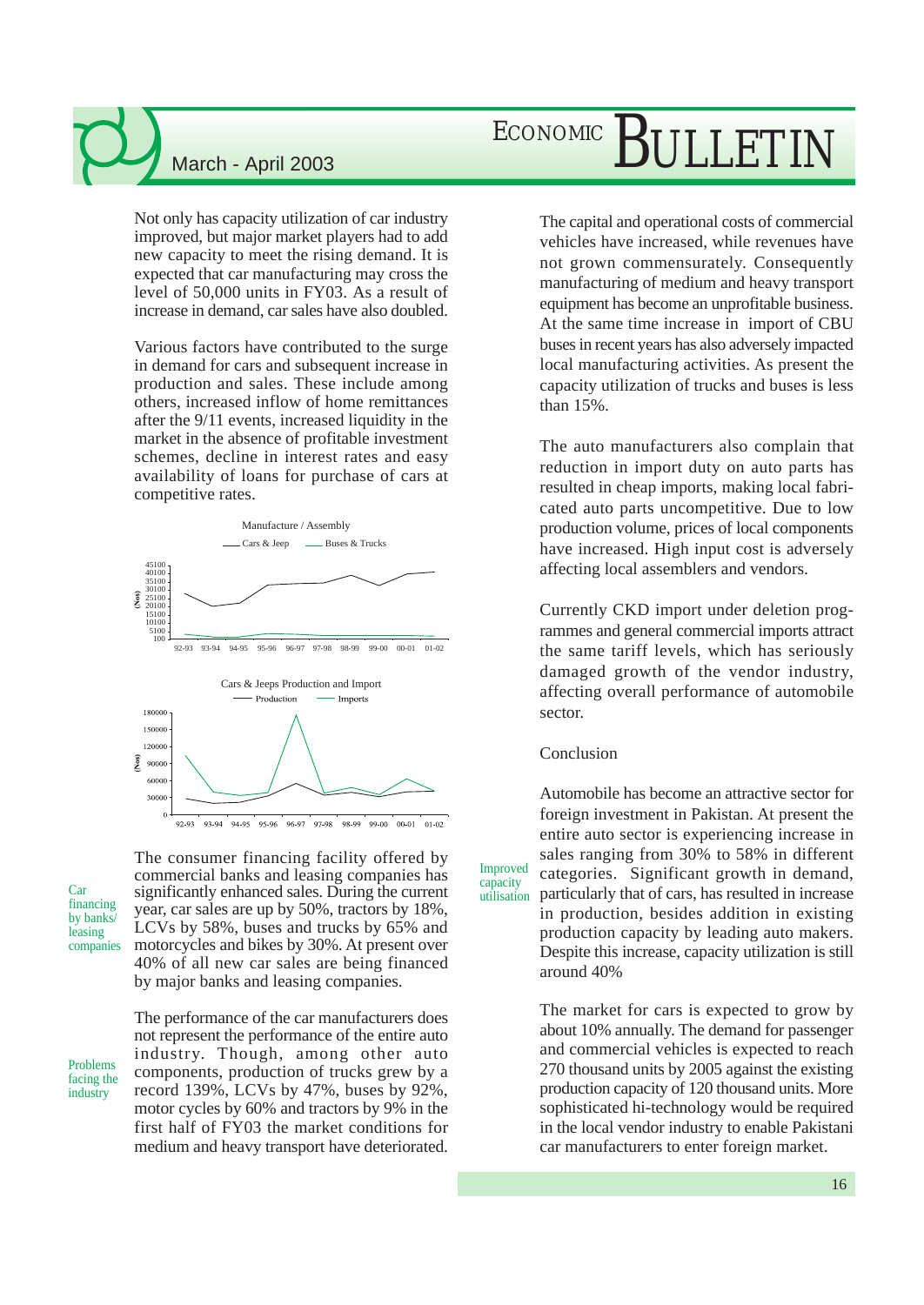## ECONOMIC BULLETIN

Eliminating import needs

If given proper consideration, the vendor industry has the potential to fabricate all automotive components locally, thereby eliminating the need for import. At present the industry is not technically viable to meet entire demand from local parts and vendors are also serving as assemblers of imported components.

Both the private sector as well as government need to make all out efforts to create a conducive environment for the robust growth of automobile industry. Greater efforts are required to develop vendor industry, where all parts and components are manufactured locally. It could result in foreign exchange savings of more then \$500 million annually.

Since the majority of the basic spare parts are still being imported, the vendor industry has not been able to provide a strong support to the engineering sector. At the sametime, Pakistan's vending industry is running strickly on selffinancing basis. It is deprived of credit facilities from banks, as a result the vendors have been unable to induct latest technology, which needs heavy financing.

Low level indeginisa-Currently levels of indeginisation, though improved, are still very low, particularly, in passenger cars segment. Entry of new players coupled with increase in local content is likely to give requisite boost to domestic component industry.

> Local auto manufacturers are of the opinion that the government should undertake measures for the expansion of automobile market and the growth of the industry. They suggest various steps that are needed to protect local vendor industry. These include, imposition of regulatory duty on commercial imports of auto parts, complete ban on import of reconditioned cars and its strict enforcement on all categories and imposition of heavy penalties on smuggling.

> PAAPAM has also demanded that commercial importers are misusing the window for overseas Pakistanis, which is directly hitting local industry and so it should be discontinued. The window provides the opportunity to overseas Pakistanis to import auto vehicles and parts under baggage and transfers of residence scheme.

| Year         | Cars        | Jeeps | <b>LCVs</b> | Trucks | <b>Buses</b> | Motor<br>Cycles | Tractors    | <b>Bicycles</b> |
|--------------|-------------|-------|-------------|--------|--------------|-----------------|-------------|-----------------|
|              | $(000$ Nos) | (Nos) | (Nos)       | (Nos)  | (Nos)        | $(000$ Nos $)$  | $(000$ Nos) | $(000$ Nos)     |
| 1992-93      | 27          | 1324  | 11478       | 222    | 1177         | 96              | 17          | 589             |
| 1993-94      | 19          | 816   | 5128        | 1394   | 427          | 64              | 15          | 564             |
| 1994-95      | 21          | 1310  | 5154        | 703    | 312          | 61              | 17          | 473             |
| 1995-96      | 31          | 2274  | 6834        | 3030   | 438          | 122             | 16          | 545             |
| 1996-97      | 33          | 792   | 9817        | 2916   | 362          | 117             | 10          | 432             |
| 1997-98      | 34          | 657   | 9886        | 1850   | 425          | 97              | 14          | 452             |
| 1998-99      | 39          | 622   | 8079        | 1131   | 1220         | 93              | 27          | 504             |
| 1999-00      | 32          | 380   | 6656        | 977    | 1508         | 95              | 35          | 534             |
| 2000-01      | 40          | 459   | 6965        | 952    | 1337         | 118             | 32          | 570             |
| $2001 - 02$  | 41          | 570   | 8491        | 1141   | 1099         | 133             | 24          | 553             |
| $2002 - 03*$ | 26          | 165   | 5537        | 822    | 802          | 85              | 11          | 313             |

#### Manufacture /Assembly of Automobiles

of

tion

\* (July - December)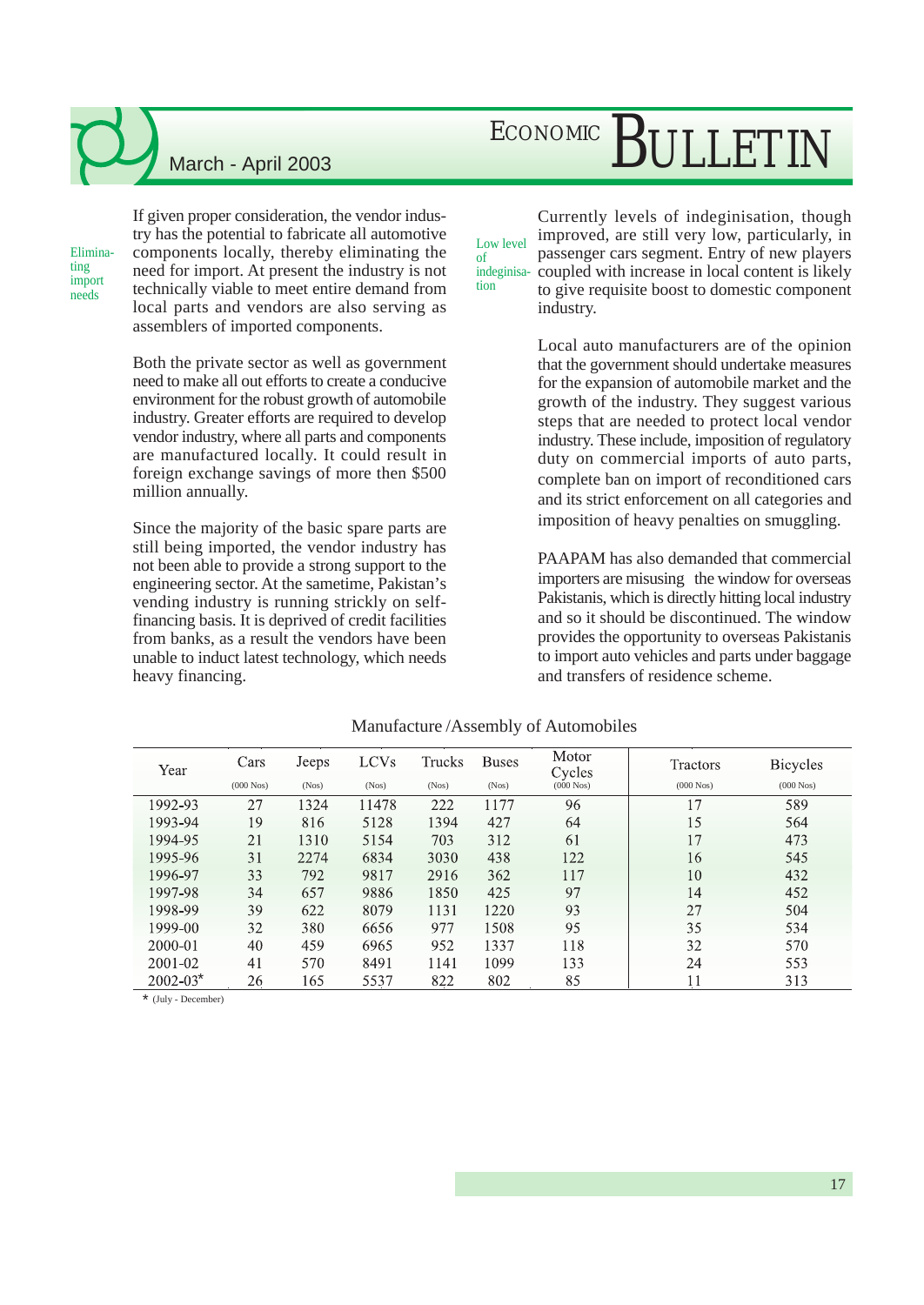#### **Agriculture**

The severity of the drought which had affected agricultural growth over the past two years; the sector declined by 0.6%, has somewhat subsided. The water supply situation has improved during the current Rabi season, compared to the Kharif season when water shortages were affecting the crops. Then 6.4% less than the normal supplies was available. This was an improvement compared with a 22% shortfall in FY01 and 29% shortage in FY02. On the whole, the water situation this year appears slightly better. This will have a positive impact on agriculture performance. Production of major crops – wheat, rice and sugarcane – have already exceeded their

Outlook brightens respective targets and are well above the previous season's crop. Though cotton production has declined, agriculture growth is estimated at around 3%, surpassing the target of 2.7% set for the year.

#### *Wheat*

Target revised upward The government had fixed the area and production targets for the 2002-03 crop at 8.03 million hectares and 19.75 million tonnes respectively. A latest report reveals that growers have brought 8.07 million hectares under the current Rabi crop, which is almost close to the targeted area as well as last season's acreage. Country wide heavy rains in mid-February have brightened the prospects for a good harvest. Growers are now expecting a bumper harvest.

The official production target has already been revised upward to 20.6 million tonnes, as growers in Punjab expect to produce a crop of 16.5 million tonnes against the targeted 15.64 million tonnes. Punjab produces 80% of the total crop. Better weed control and improved fertilizer usage by growers in the province helped increase area and production. In Sindh, wheat production is expected to reach 20.8 million tonnes, up 13.2% over last year.

**Procure** 

Wheat procurement drive which started mid April in Punjab is progressing well, while it ment starts has yet to start in Sindh. The Ministry of Food, Agriculture & Livestock has fixed a procurement target of 5.3 million tonnes, with Punjab procuring 3.5 million tonnes, Sindh 0.5 million tonnes, Balochistan 0.1 million tonnes and Pakistan Agricultural Storage & Services Corporation (Passco) 1.2 million tonnes. The government will procure the crop at Rs.300 per 40 kgs. The Punjab Food Department has established 276 procurement centers. The government is yet to start wheat purchases.

In Sindh, wheat procurement season commenced early April. The Sindh Food Department which is setting up procurement centres in wheat growing areas, has so far set up 53 centres. But it is yet to start purchasing wheat from the farmers. There are concerns among the farmers of some wheat growing districts in Sindh, over the delay in the purchase of the new crop by the government. The federal government has directed the provincial governments to double the number of procurement centres, so to facilitate the farmers and ensure reasonable price for their produce.

Wheat exports are expected to continue this year in view of the bumper crop. The government has allowed Passco to export 0.3 million tonnes from the previous crop. Some 0.7 million tonnes of wheat are expected to be exported this year slightly higher over last year. Exports are mainly to countries in the Middle East, Africa and to some European and south Asian countries. Wheat exports from Pakistan commenced in 2001 as the crop output improved. Export to Iraq which was 0.1 million tonnes last year have fallen after the war. However, efforts are being made to reach a deal with Bangladesh for the supply of 0.1 million tonnes. About 0.125 million tonnes of wheat is scheduled to be shipped to East Africa, Philippines, Vietnam and the Middle East during April-June.

#### *Rice*

Higher exports expected

For the 2002-03 crop, the targets for production and area have been fixed at 4 million tonnes and 2.114 million hectares respectively. Area / production targets surpassed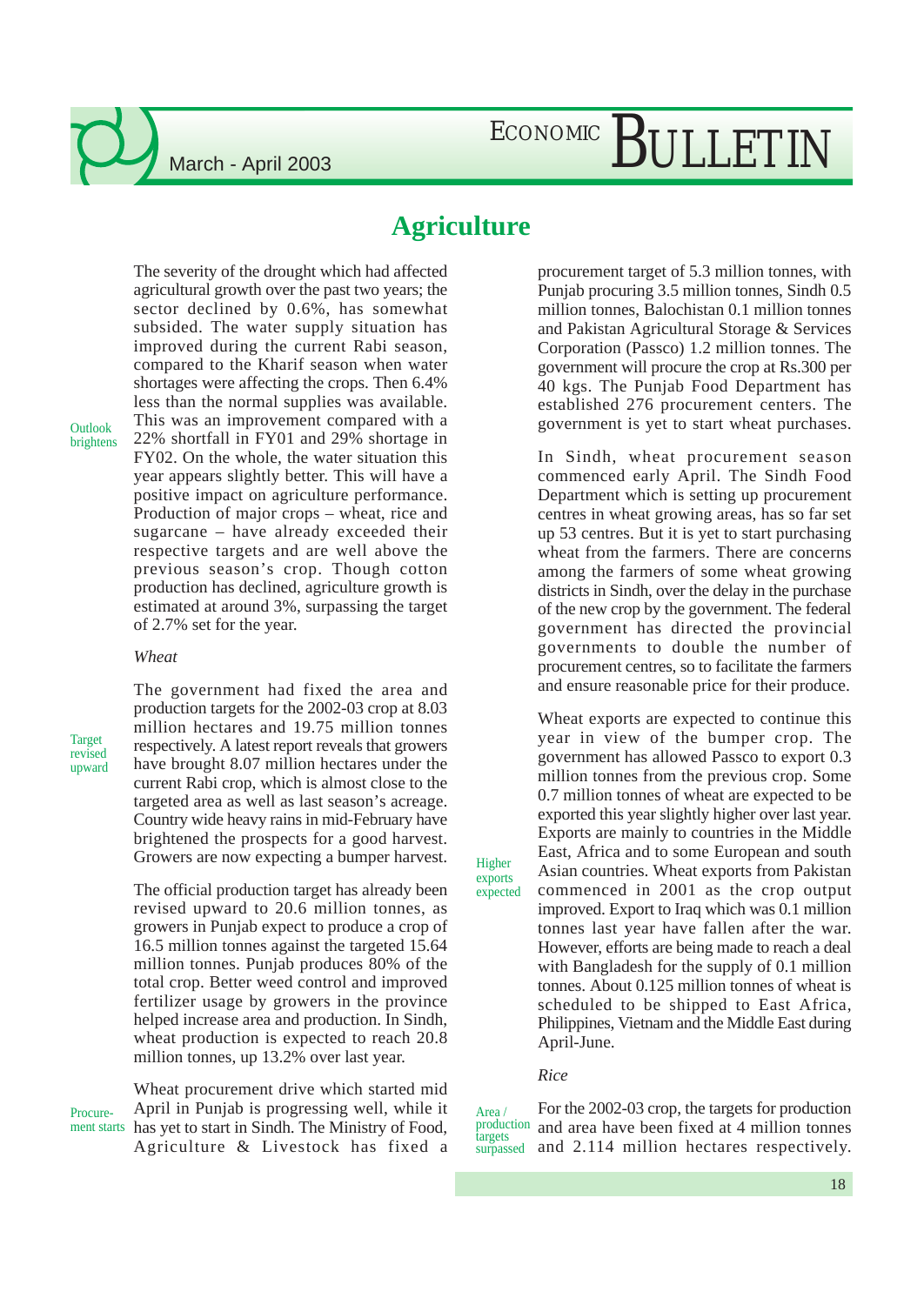# ECONOMIC BULLETIN

However, growers have reportedly brought larger area under this season's crop, which has been sown at over 2.201 million hectares; exceeding the targeted area by 4.1%, but still 0.4% less than the previous season. As a result of an increase in area, its production is placed at 4.228 million tonnes, exceeding the targeted area by 5.7% and 8.9% higher over the previous season's crop. The increase is mainly attributable to a rise in per hectare yield. Sindh known for growing irri-6 and irri-9 varieties has successfully produced basmati variety on experimental basis. It now expects to cultivate 0.200 million tonnes of super quality basmati.

Meanwhile, the Ministry of Food has recommended increase in prices of paddy for the 2003-04 crop, to enable farmers to meet their per hectare input cost. The input cost of paddy has gone up substantially due to a rise in the prices of fertilizer, pesticides and herbicides. Higher domestic prices and declining stocks, amid growing domestic demand, have dampened rice exports. At present 0.60-0.62 million tonnes of rice is available. About 1.23 million tonnes of rice has so far been exported, while another 0.3 million tonnes would be exported shortly. However, traders expect exports to reach 1.7 million tonnes by end season.

#### *Cotton*

Higher targets for 2003-04

For the 2003-04 crop, the Federal Committee on Agriculture (FCA) has fixed higher targets both for area and production. The production target for the new crop has been fixed at 10.55 million tonnes, 4.5% more over the previous season. It will be sown over an area of 2.86 million hectares larger by 5%. Efforts would be made next year to promote cotton cultivation in the province of Balochistan and NWFP. Sowing of the new crop is in progress in Sanghar and Nawabshah districts of lower Sindh, while it has completed in Mirpurkhas, Tharparkar and Badin districts. The sowing area for the new crop is expected to be higher in Punjab, while in Sindh it has been fixed at 0.541 million hectares. For Sindh production target has been fixed at 2.4 million bales and for Punjab 8 million bales.

Last season, due to water shortage the area under the crop fell by 5.2% against the target of 2.9 million hectares and by 11.8% over the preceding year's crop. Despite a decline in area sown, production is estimated at 10.13 million Production

bales, 0.6% above the target but 4.5% less than the crop of 10.6 million bales produced a year earlier. Increased usage of urea fertilizer and improved quality seeds helped improve per hectare yield by 8.3% to 626 kgs.

Pakistan Cotton Ginners Association estimates cotton production during the season, based on arrivals at the ginneries at 9.67 million bales, 4.3% less than the previous season. Punjab and Sindh recorded declines of 3.9% and 4.3% respectively. Of the total arrivals, the textile mills have purchased 8.8 million bales, while private exporters have lifted 0.14 million bales, leaving an unsold stock of 0.7 million bales.

#### *Sugarcane*

declines

Bumper harvest

Growers have reportedly reaped a bumper 2002- 03 crop. The size of the crop is currently placed at 53 million tonnes, 15.2% above the target and 10% higher over the preceding season's crop of 48.04 million tonnes. This is largely attributable to increased area sown, as well as rise in per hectare yield. While area was targeted at 0.991 million hectares, growers brought 1.096 million hectares under cultivation, 10.6% higher over the target and 9.6% more than the previous season. Per hectare yield increased by 0.5% to 48.36 tonnes from 48.1 tonnes.

Crushing operation has reportedly ended. The Pakistan Sugar Mills Association has estimated output at 3.66 million tonnes, an increase of 12.6% over the previous crushing season when about 3.25 million tonnes of sugar was produced. This season's output leaves stocks at 4.23 million tonnes, including a carryover of 0.637 million tonnes. After catering to local needs, an exportable surplus of 0.938 million tonnes would be available. The government has initially allowed export of 0.300 million tonnes through the Trading Corporation of Pakistan. The Corporation has also lifted 0.100 million tonnes of sugar under interim arrangements, which would still leave 0.500 million in stocks.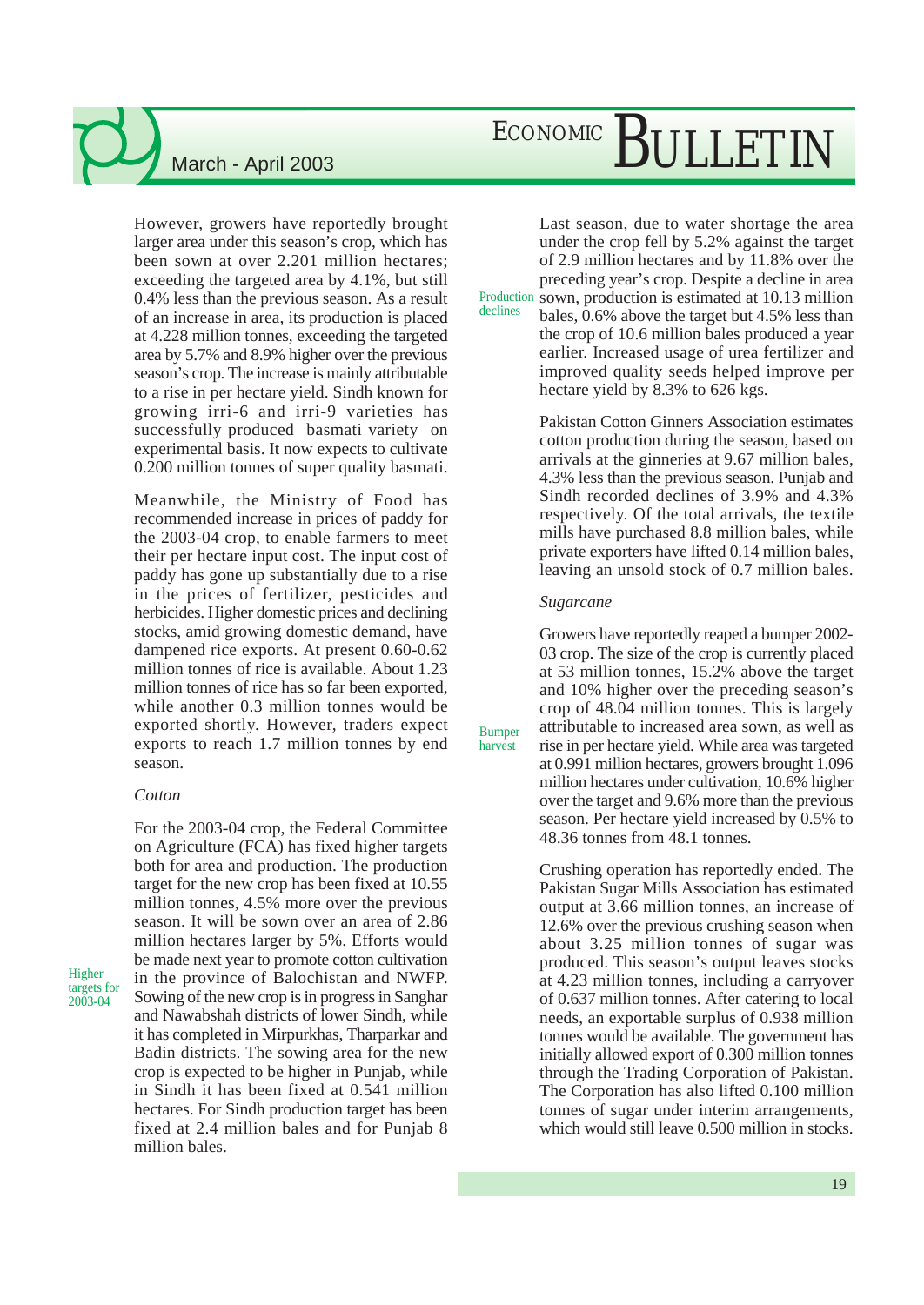## ECONOMIC BULLETIN

#### **Banking and Finance**

#### Key Monetary Indicators

|                                                                                                      |                   |                     | (KS. BI)          |
|------------------------------------------------------------------------------------------------------|-------------------|---------------------|-------------------|
|                                                                                                      | April 26,<br>2003 | January 25,<br>2003 | April 27,<br>2002 |
| Scheduled Banks' Deposits                                                                            | 1639.5            | 15881.1             | 1392.6            |
| Scheduled Banks' Advances                                                                            | 924.4             | 929.7               | 882.7             |
| Scheduled Banks Investment<br>in Securities & Shares                                                 | 691.3             | 638.6               | 390.8             |
| Notes in Circulation                                                                                 | 519.8             | 513.4               | 450.8             |
| Approved Foreign Exchange<br>(incl. balances held outside Pakistan)<br>in approved foreign exchange) | 546.7             | 493.9               | 237.7             |
|                                                                                                      |                   |                     |                   |

*Source: State Bank of Pakistan*

**Deposits** continue to grow

Scheduled banks deposits grew 17.7% to Rs.1639.5 billion in the week ended April 26, 2003 against last year's corresponding figure of Rs.1392.6 billion. Compared to three months earlier figure of Rs.1588.1 billion, the current week's figure is higher by 3.2%.

Scheduled banks advances grew over last year's corresponding figure, but was smaller over the figure recorded three months earlier. At Rs.924.4 billion it was larger by 4.7% over last year's corresponding figure of Rs.882.7 billion, but was smaller by 0.57% over the figure of Rs.929.7 billion recorded three months earlier. Advances rise over last year

Investment in securities maintains the upward trend

Scheduled banks investment in central government securities and shares continued to grow and in the week ended April 26, 2003 the figure rose to Rs.691.3 billion. This was nearly 77% larger over the corresponding figure of last year and 8.3% higher over the investments recorded three months earlier.

Notes in circulation rises

Notes in circulation rose by 15.3% to Rs.519.8 billion in the week ended April 26, 2003 against last year's corresponding figure of Rs.450.8 billion. Compared to the figure recorded at end January it was 1.2% larger.

Pakistan's approved foreign exchange including balances held outside Pakistan, rose to Rs.546.7 billion at end April, more than doubling over last year's corresponding figure and a gain of 10.7% over the level recorded three months earlier. Approved foreign exchange rises substantially

#### *Low Savings behind rise in public debt*

The state of underdevelopment in Pakistan requires large investment which however, is constrained by limited financial resources. Pakistan's low domestic savings rate of 14.7% and low levels of tax collection at 14% of GDP are not sufficient to finance a high GDP growth rate. Comparing across neighbouring countries, Pakistan's savings rate is low in the region. India enjoys a rate of 23.8%, Bhutan 27.7%, Bangladesh 21.9%, Sri Lanka 18%.

Pakistan's lackluster savings performance can be explained among other factors by the insatiable urge for consumption, residents paying higher taxes in one form or the other with little left to save, rising public expenditure not accompanied by a commensurate growth in revenues etc.

As Pakistan cannot save enough to finance investment, it has to rely on borrowings both local and foreign. This reliance has led to large fiscal deficits and growing public debt burden. Additionally, the problem has deteriorated because resources have not been productively utilized. If government borrowings had been used to finance public development spending, the burden would have been lower as it would have contributed to higher GDP and government revenue growth.

Besides low savings, structural weaknesses in public finance, deteriorating financial health of public sector enterprises, rising non-interest external current account deficits, decline in capital inflows during the 1990s were among some of the principal factors resulting in rising public debt.

In early 2000, the Government had set up a Debt Reduction and Management Committee to suggest an efficient debt management system. Among other recommendations, it spelt out the need to reduce the debt servicing cost by lowering the cost of domestic debt. Interest rates on domestic debt have been lowered significantly since July 2001 by pursuing easier monetary stance.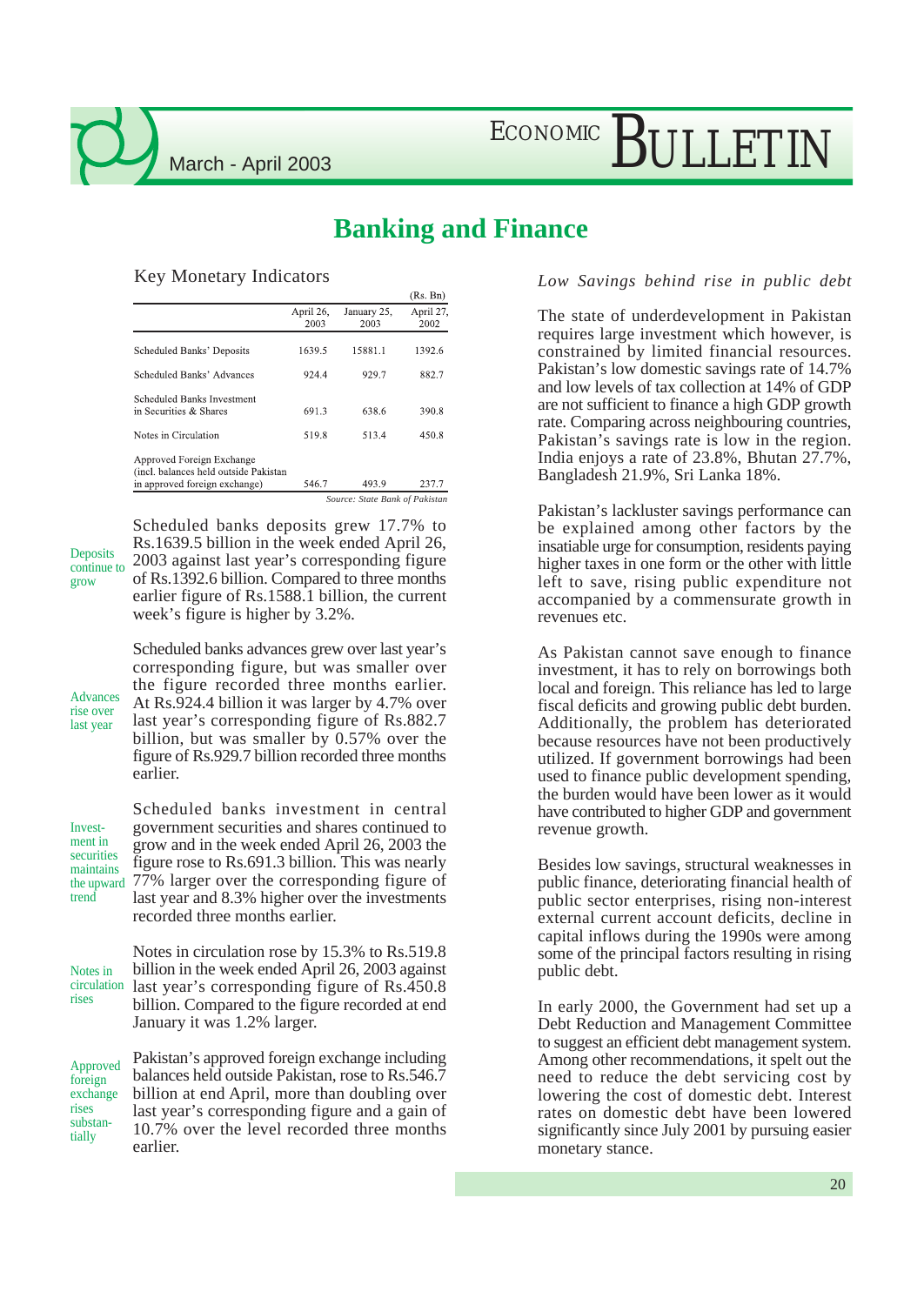#### **Market Analysis**

Market Outlook

March was a very good month for the market as the KSE-100 Index gained 317 points (13%) during the month to close at 2716. After the large slide in January and early February, share levels had become very attractive and as confidence returned, buying began in March. Average daily trading volume was 141m shares. The index continued to rise for most of April, and at the end of the third week had reached a record high of 2967, up 252 points from the start of the month. The peak was short-lived however as heavy profit taking saw an immediate correction in the ensuing days.



The fundamentals going forward remain strong for the market. The correction at the end of April was a result of short-term market forces and not borne out by fundamentals. Driving the market is a healthy economic growth rate (expected at 4.5% this year), strong foreign exchange reserves and stable exchange rate, low interest rates, and the influx of liquidity in the form of foreign remittances.

Dividend yields on the blue chips are superior to yields on money market instruments, which in some cases are offering negative returns in real

terms. Furthermore, dividends have a tax advantage over interest income, increasing over interest income, increasing the after-tax spread between yields of equity and money market investments (see table).

> Yields on Selected Equity and Money Market Instruments (As of 24/4/03)

 $( 0/2 )$ 

|                          |       | $\cdot$ $\cdot$  |
|--------------------------|-------|------------------|
| Company                  | Yield | After-tax yield* |
| <b>Hub Power Company</b> | 10.3  | 9.3              |
| Unilever                 | 11.8  | 10.6             |
| P.T.C.L.                 | 12.5  | 11.3             |
| Sui Northern Gas Ltd     | 8.7   | 7.9              |
| Sui South Gas Company    | 11.9  | 10.7             |
| Engro Chemical           | 7.8   | 7.0              |
| Fauji Fertilizer         | 11.4  | 10.3             |
| Pakistan State Oil       | 7.4   | 6.7              |
| <b>Shell Pakistan</b>    | 5.8   | 5.2              |
| 3-year PIB               | 3.2   | 2.1              |
| 5-year PIB               | 3.5   | 2.3              |
| PLS bank deposit rate    | 3.5   | 2.3              |

*\* Dividends taxed at 10% for individuals (rate for corporations is lower at 5%). Interest income taxed at 35%.*

One point of concern is the recently proposed cap on equity investments by banks to 20% of their capital base. The idea behind this draft prudential regulation is that equity investing is not a core function of banks, so they should limit their activities in this area. However application of this rule would require many banks to sell off a portion of their equity investment. The proposal is not about to take effect in the near future however, as the SBP will consult with banks before making any changes to the prudential regulation final. The rule also won't apply to Islamic banks such as Faysal Bank and Meezan Bank.

(Contributed by Taurus Securities Ltd., a subsidiary of National Bank of Pakistan)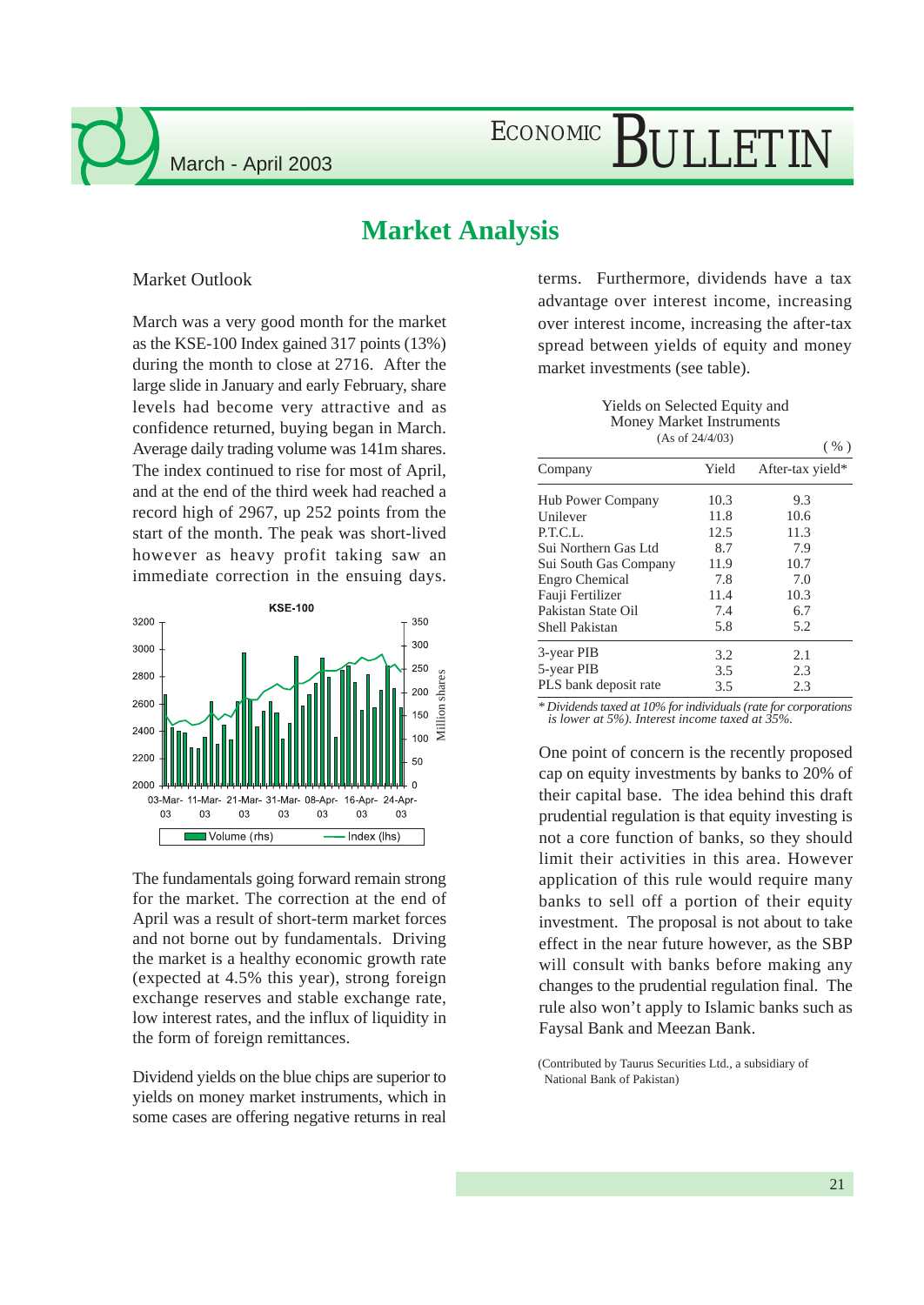#### **Investment Potential of Pakistan**

Infrastructural facilities available

Initiating business

Investment is a key driving force for GDP growth, and declining investment levels point to low GDP growth rates. In the early 1990s, while private investment rose, public investment stagnated. Later years were characterized by a lack of continuity in economic policy and political uncertainty. Fiscal deficits rose and further constrained public finances. The burden fell on public investment, which fell from 9% of GDP in 1993 to 4.9% in 1998 because of inadequate resource mobilisation efforts. In the next three years total investment fell from 17.1% in 1998 to 13.8% in 2002.

To stimulate investment in the economy, which has continued to be low over the past decade, the government is making all out endeavours. It is focusing on reducing the cost of doing business, rationalizing the regulatory framework, maintaining continuity of economic policies among others.

Pakistan Investment Guide

Low levels of investment

> More recently the Experts Advisory Cell, Ministry of Industries and Production has prepared a useful document "*Pakistan Investment Guide – 2003*", which would benefit investors in identifying the potential sectors for investment, the type of infrastructure available the different policies being pursued, existing procedures for establishing business etc.

Potential sectors identified

The first chapter identifies the potential sectors for investment. Engineering (especially automobiles), textiles, energy, fertilizer, petrochemicals & chemicals, mining, pharmaceuticals, fisheries, poultry, leather, tea cultivation and processing, software, and tourism sector have been identified among others, where prospects exist both for local and foreign investors. Going through this chapter one learns about the structure of each category of industry, alongwith various incentives that the government is offering. While the chapter provides useful insights, it lacks an objective assessment of the risks involved, and does not respond to the oft-repeated questions: "Why Pakistan? What advantages does it offer over the other locations in the region?". Moreover, the concerns with respect to the environment should also have been addressed.

The chapter on Enabling Environment discusses the availability of infrastructural facilities –– roads, railways, ports, telecommunications, utilities, industrial estates, the facilities available on investment in Export Processing Zones. The legal and regulatory supporting institutions that have been set up, and the financial infrastructure developed to assist growth of industries.

The different methods of doing business, the various requirements that have to be fulfilled for registration of a company, the documents needed for registration have been separately given for private/public companies, and foreign companies. The section also provides information on the costs of doing business, such as on various taxes and tariffs; the cost of utilities, industrial loans, and construction; and for a basket of other services..

The Guide informs its readers the procedures for obtaining a business visa. The various policies that the government has issued from time to time with regard to Textiles, Engineering, Tourism, Minerals, Engineering, Fertilizer, Investment, Trade have been given separately as Annexures.

This guide is available from Experts Advisory Cell, Ministry of Industries, Islamabad, or on their website: www.eac.gov.pk.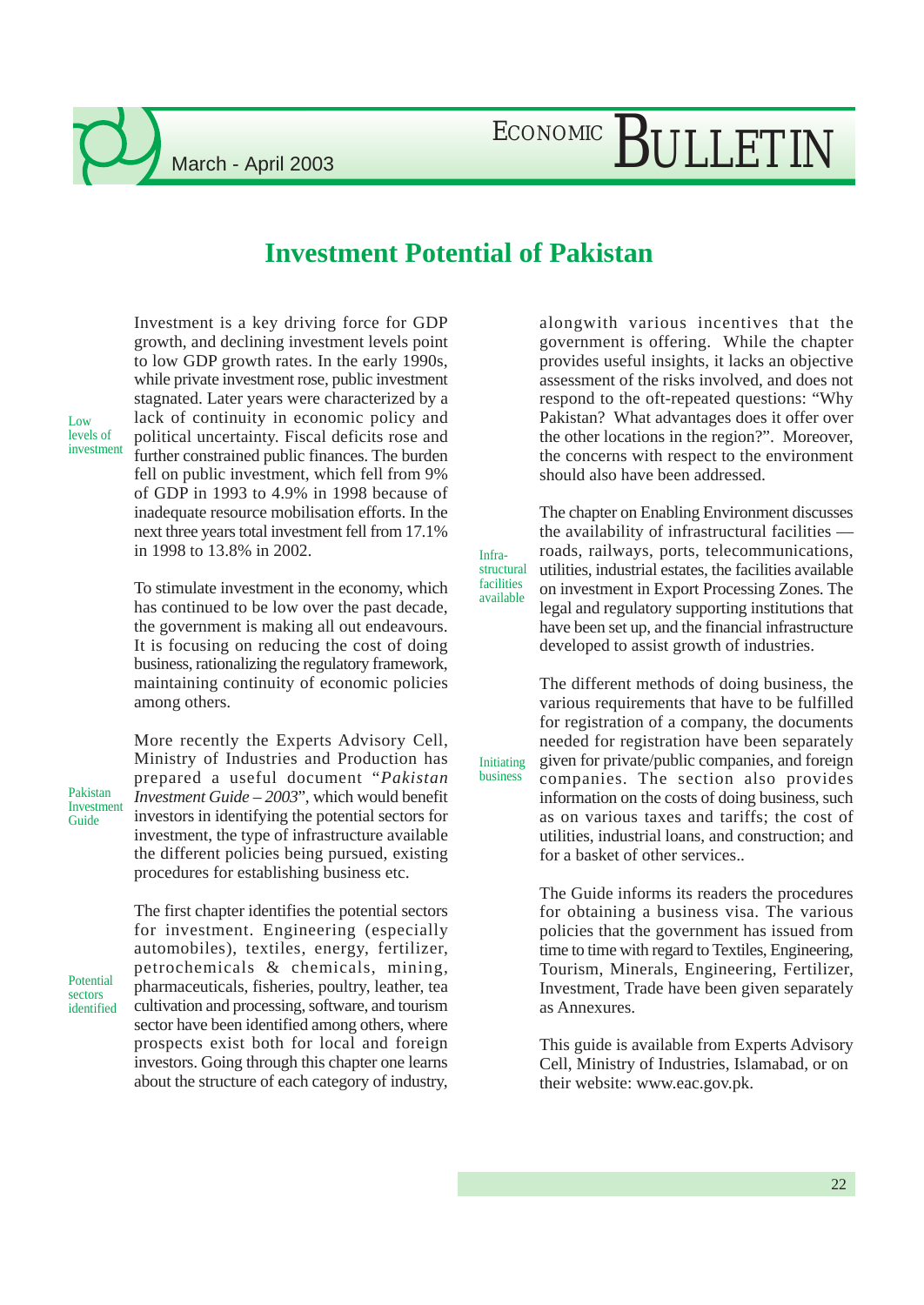### **Economic Performance at a Glance**























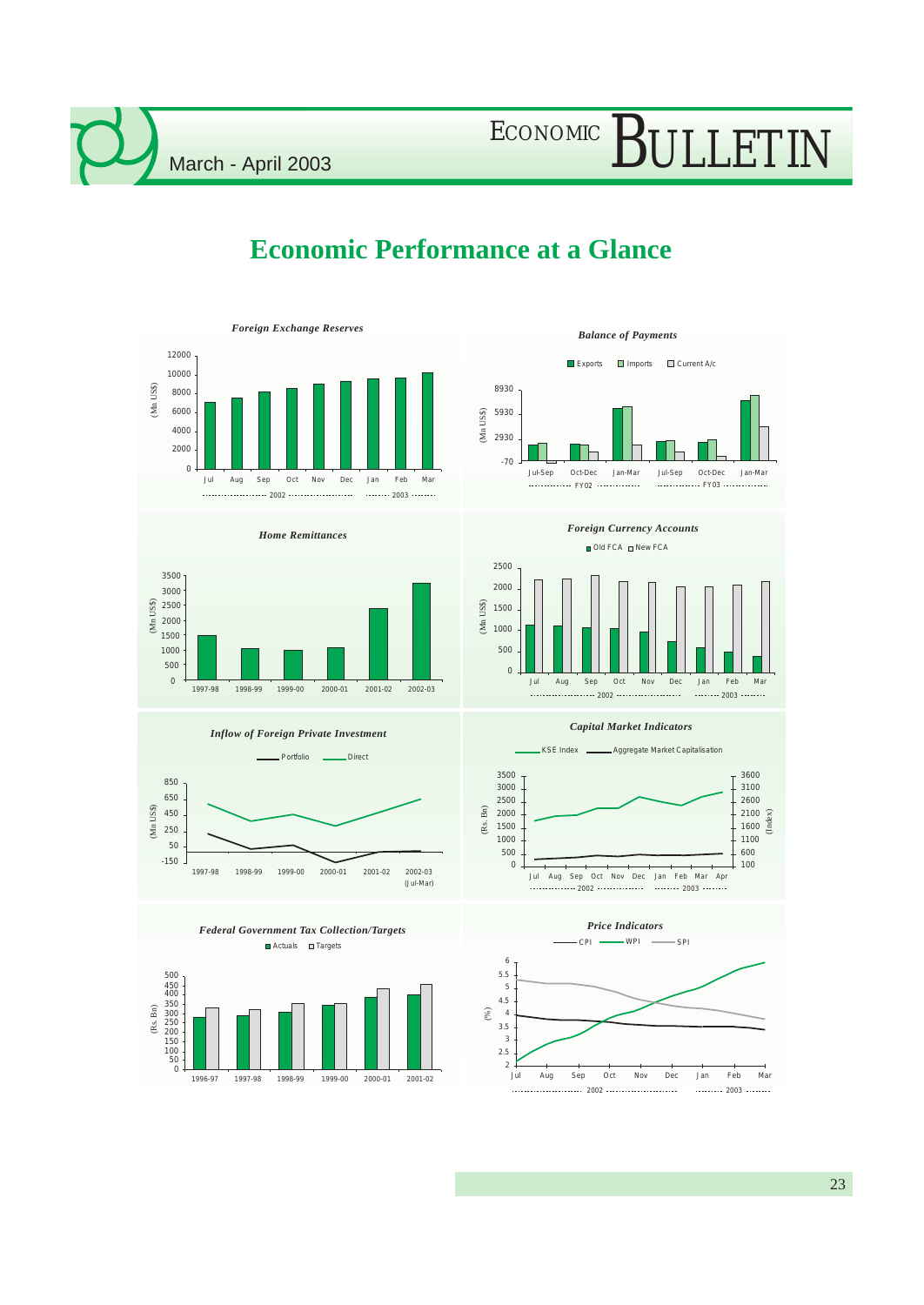# ECONOMIC BULLETIN

### **Key Economic Indicators**

| Economy Size & Growth                                                                                                                                 |                                                       | 1998-99                                                | 1999-00                                                | 2000-01                                                    | 2001-02P                                                  |
|-------------------------------------------------------------------------------------------------------------------------------------------------------|-------------------------------------------------------|--------------------------------------------------------|--------------------------------------------------------|------------------------------------------------------------|-----------------------------------------------------------|
| <b>GNP</b> - Market Prices<br><b>GDP</b> - Market Prices<br>Per Capita Income                                                                         | Rs bn<br>R <sub>s</sub> bn<br><b>Market Prices Rs</b> | 2912.8<br>2938.4<br>21899                              | 3102.3<br>3147.2<br>22811                              | 3365.4<br>3416.3<br>24198                                  | 3752.5<br>3726.6<br>26413                                 |
| Growth                                                                                                                                                | Market Prices US \$                                   | 438                                                    | 441                                                    | 414                                                        | 427                                                       |
| <b>GDP</b><br>Agriculture<br>Manufacturing<br>Services                                                                                                | $\%$<br>$\%$<br>$\%$<br>$\%$                          | 4.18<br>1.95<br>3.73<br>4.99                           | 3.91<br>6.09<br>1.53<br>4.79                           | 2.45<br>$-2.64$<br>7.58<br>4.79                            | 3.61<br>1.39<br>4.39<br>5.09                              |
| Rate of Inflation                                                                                                                                     | $\%$                                                  |                                                        |                                                        |                                                            |                                                           |
| <b>Consumer Price Index</b><br><b>GDP</b> Deflator                                                                                                    |                                                       | 5.7<br>5.5                                             | 3.6<br>2.8                                             | 4.4<br>5.6                                                 | 3.5<br>4.6                                                |
| <b>Balance of Payments</b>                                                                                                                            | \$mn                                                  |                                                        |                                                        |                                                            |                                                           |
| Exports (f.o.b.)<br>Imports (f.o.b.)<br><b>Trade Balance</b><br>Services Account (Net)<br>Private Transfers (Net)<br><b>Current Account Balance</b>   |                                                       | 7528<br>9613<br>$-2085$<br>$-2618$<br>2274<br>$-2429$  | 8190<br>9602<br>$-1412$<br>$-2794$<br>3063<br>$-1143$  | 8933<br>10202<br>$-1269$<br>$-3142$<br>3898<br>$-513$      | 9133<br>9493<br>$-360$<br>$-2620$<br>4255<br>1275         |
| <b>Fiscal Balance</b>                                                                                                                                 | % of GDP                                              |                                                        |                                                        |                                                            |                                                           |
| Total Revenue (Net)<br><b>Total Expenditure</b><br>Overall Deficit                                                                                    |                                                       | 15.9<br>22.0<br>6.1                                    | 17.1<br>23.6<br>6.6                                    | 16.0<br>21.3<br>5.3                                        | 17.1<br>23.7<br>6.6                                       |
| Domestic & Foreign Debt                                                                                                                               |                                                       |                                                        |                                                        |                                                            |                                                           |
| Domestic Debt<br>As % GDP<br><b>Total External Debt</b><br><b>Total Debt Servicing</b><br>As % GDP                                                    | Rs bn<br>\$ bn<br>Rs bn                               | 1375.9<br>46.8<br>31.3<br>343.1<br>104.2               | 1559.9<br>49.6<br>32.3<br>353.9<br>105.4               | 1712.5<br>50.1<br>32.1<br>340.3<br>113.2                   | 1695.5<br>46.0<br>33.4<br>412.5<br>102.0                  |
| Investment & Savings                                                                                                                                  | % of GNP                                              |                                                        |                                                        |                                                            |                                                           |
| Gross Investment<br><b>Fixed Investment</b><br><b>National Savings</b><br><b>Domestic Savings</b><br>Foreign Investment<br>Portfolio<br><b>Direct</b> | % of GDP<br>\$mn                                      | 15.6<br>14.0<br>11.8<br>12.9<br>403.3<br>27.3<br>376.0 | 16.2<br>14.6<br>14.3<br>15.8<br>543.4<br>73.5<br>469.9 | 16.2<br>14.5<br>15.3<br>16.9<br>182.0<br>$-140.4$<br>322.4 | 13.8<br>12.2<br>13.8<br>13.8<br>474.6<br>$-10.0$<br>484.7 |
| <b>Monetary Aggregates</b>                                                                                                                            | $\%$                                                  |                                                        |                                                        |                                                            |                                                           |
| M1<br>M2<br><b>Interest Rates (Weighted Average)</b>                                                                                                  | $\%$                                                  | 33.9<br>6.2                                            | 14.9<br>9.4                                            | 3.0<br>8.9                                                 | 14.9<br>14.8                                              |
| Deposits*<br>Advances                                                                                                                                 |                                                       | 7.96<br>14.8                                           | 6.62<br>13.52                                          | 6.58<br>13.61                                              | 4.60<br>13.19                                             |
| Gold & Foreign Exchange Reserves                                                                                                                      | \$mn                                                  | 2922                                                   | 2766                                                   | 3810                                                       | 6997                                                      |
| Exchange Rate++                                                                                                                                       | Rs./\$                                                |                                                        |                                                        |                                                            |                                                           |
| <b>Official Rate</b><br>Open Market Rate                                                                                                              |                                                       | 51.6<br>54.4                                           | 52.16<br>54.82                                         | 64.4<br>66.7                                               | 60.05<br>60.20                                            |

P Provisional

\* PLS & Interest bearing ++ End-June Buying Rate

*Source: Annual Report 2001-02 State Bank of Pakistan*